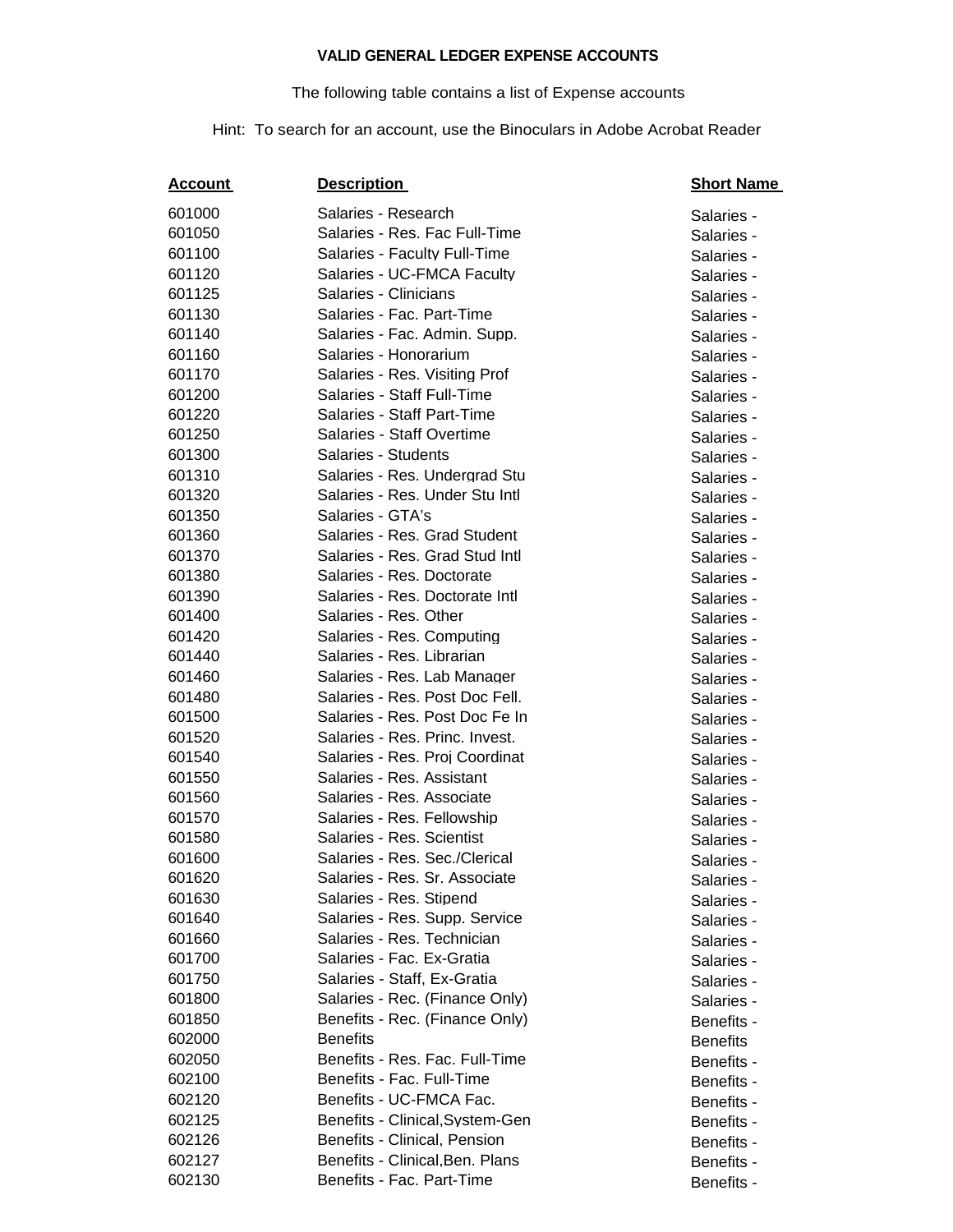| <u>Account</u>   | <b>Description</b>                                              | <b>Short Nan</b>         |
|------------------|-----------------------------------------------------------------|--------------------------|
| 602140           | Benefits - Fac. Admin. Supp.                                    | Benefits -               |
| 602160           | Benefits - Honorarium                                           | Benefits -               |
| 602170           | Benefits - Res. Visiting Prof                                   | Benefits -               |
| 602200           | <b>Benefits - Staff Full-Time</b>                               | Benefits -               |
| 602220           | <b>Benefits - Staff Part-Time</b>                               | Benefits -               |
| 602250           | Benefits - Staff-Overtime                                       | Benefits -               |
| 602300           | <b>Benefits - Students</b>                                      | Benefits -               |
| 602310           | Benefits - Res. Undergrad Stu                                   | Benefits -               |
| 602320           | Benefits - Res. Under Stu Intl                                  | Benefits -               |
| 602350           | Benefits - GTA's                                                | Benefits -               |
| 602360           | Benefits - Res. Grad Student                                    | Benefits -               |
| 602370           | Benefits - Res. Grad Stud Intl                                  | Benefits -               |
| 602380           | Benefits - Res. Doctorate                                       | Benefits -               |
| 602390           | Benefits - Res. Doctorate Intl                                  | Benefits -               |
| 602400           | Benefits - Res. Other                                           | Benefits -               |
| 602420           | Benefits - Res. Computing                                       | Benefits -               |
| 602440           | Benefits - Res. Librarian                                       | Benefits -               |
| 602460           | Benefits - Res. Lab Manager                                     | Benefits -               |
| 602480           | Benefits - Res. Post Doc Fell.                                  | Benefits -               |
| 602500           | Benefits - Res. Post Doc Fe In                                  | Benefits -               |
| 602520           | Benefits - Res. Princ. Invest.                                  | Benefits -               |
| 602540           | Benefits - Res. Proj Coordinat                                  | Benefits -               |
| 602550           | Benefits - Res. Assistant                                       | Benefits -               |
| 602560           | Benefits - Res. Associate                                       | Benefits -               |
| 602570           | Benefits - Res. Fellowship                                      | Benefits -               |
| 602580           | Benefits - Res. Scientist                                       | Benefits -               |
| 602600           | Benefits - Res. Sec./Clerical                                   | Benefits -               |
| 602620           | Benefits - Res. Sr. Associate                                   | Benefits -               |
| 602630           | Benefits - Res. Stipend                                         | <b>Benefits</b>          |
| 602640           | Benefits - Res. Supp. Service                                   | Benefits -               |
| 602660           | Benefits - Res. Technician                                      | Benefits -               |
| 602700           | Internal Salary Rec. - Staff                                    | Internal S               |
| 602705           | Internal Salary Rec. - Faculty<br>Internal Benefit Rec. - Staff | Internal S               |
| 602750<br>602755 | Internal Benefit Rec. - Facult                                  | Internal B               |
| 602800           | <b>Salary Recoveries - Staff</b>                                | Internal B               |
| 602805           | <b>Salary Recoveries - Faculty</b>                              | Salary Red               |
| 602810           | Salary Rec. - Engineering                                       | Salary Red               |
| 602820           | Salary Rec. - Staff/Fac Health                                  | Salary Red<br>Salary Red |
| 602830           | Salary Rec. - Operating                                         | Salary Red               |
| 602850           | <b>Benefit Recoveries - Staff</b>                               | <b>Benefit Re</b>        |
| 602855           | <b>Benefit Recoveries - Faculty</b>                             | <b>Benefit Re</b>        |
| 602900           | Gratuities Rec. - FT                                            | Gratuities               |
| 602950           | Gratuities Rec. - PT                                            | Gratuities               |
| 603000           | <b>Contract Services</b>                                        | Contract                 |
| 603100           | Contract - Faculty                                              | Contract                 |
| 603150           | Contract - Staff                                                | Contract                 |
| 603200           | Contract - Assoc. Teachers                                      | Contract                 |
| 603220           | Contract - Media/PR                                             | Contract -               |
| 603250           | <b>Contract - Performers</b>                                    | Contract                 |
| 603300           | <b>Contract - GFT Secretaries</b>                               | Contracted               |
| 603330           | <b>Audit Fees</b>                                               | <b>Audit Fees</b>        |
| 603340           | <b>Audit Fees - Specials</b>                                    | <b>Audit Fees</b>        |
| 603360           | Legal Fees                                                      | Legal Fees               |
| 603365           | Legal & Patent Fees                                             | Legal & Pa               |
| 603370           | <b>Collection Fees/Writeoffs</b>                                | Coll. Fees               |

Benefits -Benefits -Benefits -Benefits -Benefits -Benefits -Benefits -Benefits -Benefits -Benefits -Benefits -Benefits -Benefits -Benefits -Benefits -Benefits -Benefits -Benefits -Benefits -Benefits -Internal S Internal B Internal B Salary Rec Salary Rec Salary Rec. Salary Rec. Salary Rec. **Benefit Re Gratuities** Contract -Contracted **Audit Fees Audit Fees Legal Fees** Legal & Pa Coll. Fees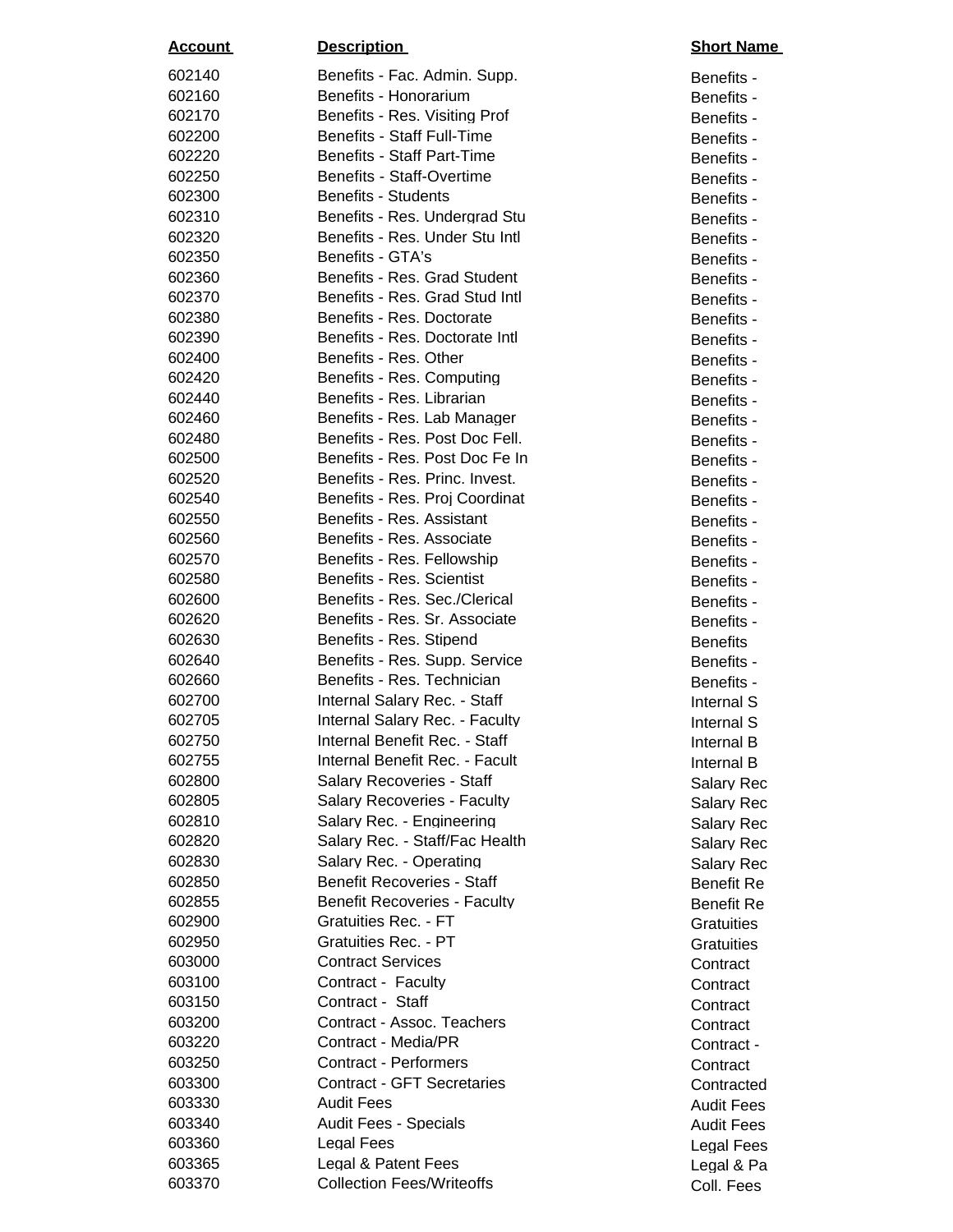| <u>Account</u>   | <b>Description</b>                        | <b>Short Name</b>        |
|------------------|-------------------------------------------|--------------------------|
| 603375           | <b>UWO Loan Writeoffs</b>                 | UWO Loan W               |
| 603380           | <b>UWO Loan Interest Charges</b>          | UWO Loan                 |
| 603390           | <b>Consultation Fees</b>                  | Consultati               |
| 603400           | Consult. Fees - Mediation                 | Consultati               |
| 603420           | Consult. Fees - Pensions                  | Consultati               |
| 603450           | Consult. Fees - Project                   | Consultati               |
| 603455           | Consult. Fees - Computing                 | Consultati               |
| 603460           | <b>Subject Fees</b>                       | Subject Fe               |
| 603465           | <b>Subject Fees - Advances</b>            | Subject Fe               |
| 603480           | <b>Professional Fees</b>                  | Profession               |
| 603483           | Profess. Fees - Actuarial                 | Prof. Fees               |
| 603485           | Profess. Fees - Benefit State.            | Prof. Fees               |
| 603490           | Profess. Fees - Frank Russell             | Prof. Fees               |
| 603491           | Profess. Fees - Canada Trust              | Prof. Fees               |
| 603492           | Profess. Fees - Investment                | Prof. Fees               |
| 603500           | Salary & Benefits - Intern                | Salary & B               |
| 603510           | Salary & Benefits - Technician            | Salary & B               |
| 603520           | Salary & Benefits - Eng. Assts            | Salary & B               |
| 603530           | Salary & Benefits - Engineers             | Salary & B               |
| 603540           | Salary & Benefits - Secretary             | Salary & B               |
| 603550           | Salary & Benefits - Model Bldr            | Salary & B               |
| 603560           | Salary & Benefits - Res Direct            | Salary & B               |
| 603565           | Salary & Benefits - Ass. ResDir           | Salary & B               |
| 603570           | Salary & Benefits - Draftsman             | Salary & B               |
| 603579           | <b>BLWT Salary &amp; Benefit Recovery</b> | <b>BLWT Salar</b>        |
| 603580           | <b>Redistribution - Wind Tunnel 1</b>     | Redistribu               |
| 603585           | <b>Redistribution - WindTunnel 2</b>      | Redistribu               |
| 603586           | <b>Redistribution - WindTunnel 3</b>      | Redistribu               |
| 603587           | <b>Redistribution - BLWT</b>              | Redistribu               |
| 603590           | Overhead - Redistribution                 | Overhead                 |
| 605100           | Art                                       | Art                      |
| 605110           | Art - Acquisitions                        | Art - Acg                |
| 605120           | Art - Restoration                         | Art - Res                |
| 605200           | <b>Books</b>                              | <b>Books</b>             |
| 605210           | Books - Binding                           | Books - Bi               |
| 605220           | <b>Books - Periodicals</b>                | Books - Pe               |
| 605300           | <b>Buildings</b>                          | <b>Buildings</b>         |
| 605400           | Computing Equip.<br>Computer - Factory    | Computing                |
| 605405<br>605410 | <b>Computer - Network</b>                 | Computer -               |
| 605420           | Computer - PC's                           | Computer -               |
| 605430           | Computer - Peripherals                    | Computer -               |
| 605440           | <b>Computer - Servers</b>                 | Computer -               |
| 605480           | PC Hardware/Student Lab                   | Computer -               |
| 605482           | <b>PC Hardware/Network</b>                | PC Hardwar               |
| 605484           | PC Hardware/Faculty                       | PC Hardwar<br>PC Hardwar |
| 605486           | <b>PC Hardware/Staff</b>                  | PC Hardwar               |
| 605488           | <b>PC Hardware/Printers</b>               | PC Hardwar               |
| 605500           | Equipment & Apparatus                     |                          |
| 605510           | Equipment - A/V                           | Equipment                |
| 605515           | Equipment - Cages                         | Equipment<br>Equipment   |
| 605520           | Equipment - Dental                        | Equipment                |
| 605530           | Equipment - Fax                           | Equipment                |
| 605540           | Equipment - Imager (RPL)                  | Equipment                |
| 605545           | Equipment - Lab                           | Equipment                |
| 605550           | Equipment - Lidar (RPL)                   | Equipment                |
|                  |                                           |                          |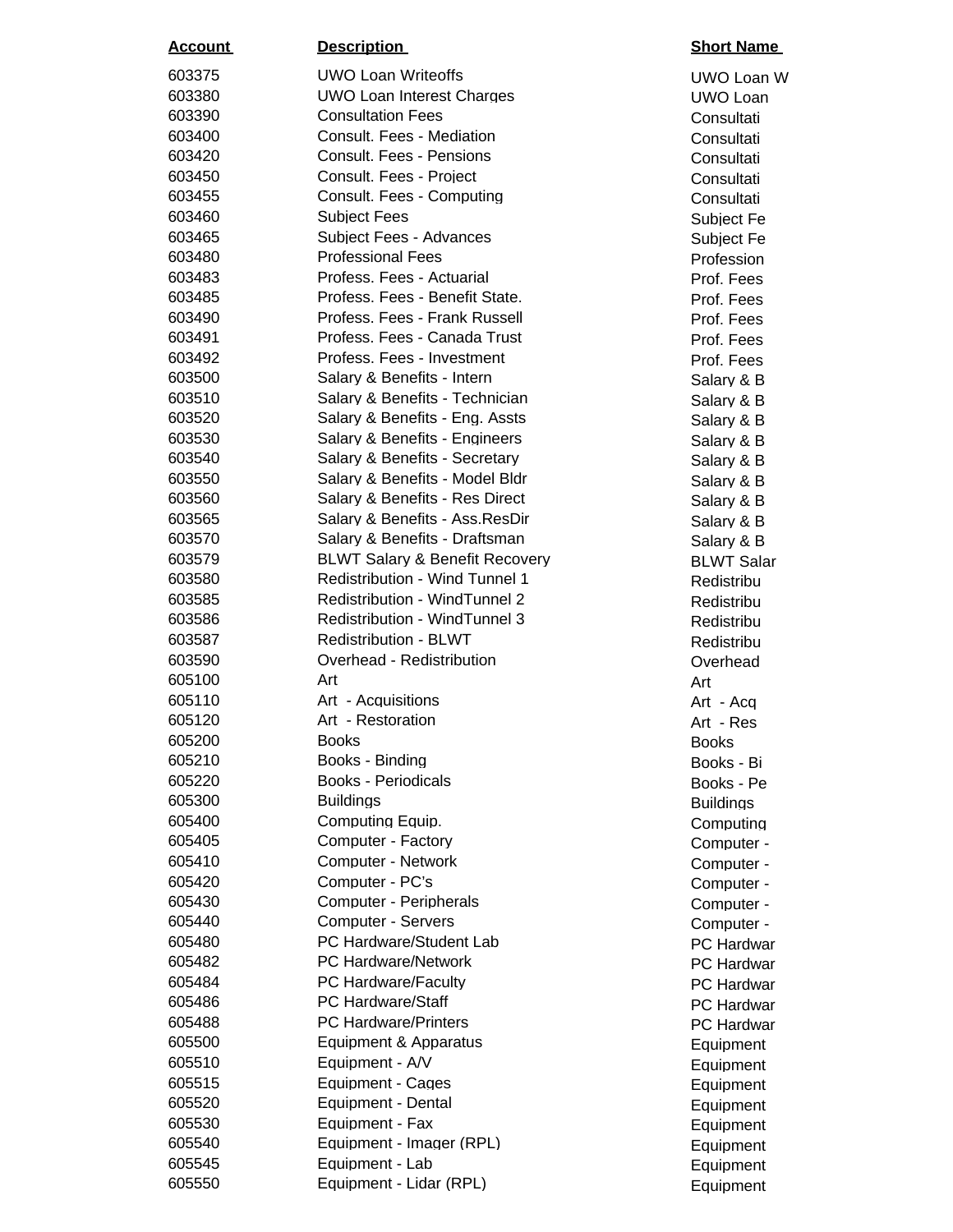| <u>Account</u> | <b>Description</b>                  | <b>Short Name</b> |
|----------------|-------------------------------------|-------------------|
| 605560         | Equipment - Medical                 | Equipment         |
| 605570         | Equipment - Musical                 | Equipment         |
| 605580         | Equipment - Photocopier             | Equipment         |
| 605585         | Equipment - Photographic            | Equipment         |
| 605590         | Equipment - Piano Tech.             | Equipment         |
| 605700         | <b>FW Endowed Income Grants</b>     | <b>FW Endowed</b> |
| 605750         | <b>FW Flowthrough Grants</b>        | <b>FW Flowthr</b> |
| 605755         | <b>FW Grants to UWO</b>             | <b>FW Grants</b>  |
| 605800         | <b>Furniture &amp; Fittings</b>     | Furniture         |
| 605820         | Furniture & Fittings - Factory      | Furniture         |
| 605900         | Land                                | Land              |
| 606100         | Map                                 | Map               |
| 606200         | <b>Service Contracts</b>            | Service Co        |
| 606300         | Signage                             | Signage           |
| 606400         | Vehicles                            | Vehicles          |
| 606500         | <b>Other - Capital Expenditures</b> | Other - Ca        |
| 606510         | Capitalized Interest                | Capitalize        |
| 606520         | Capital Interest Financing          | Capital In        |
| 607000         | Amortization                        | Amortizati        |
| 607020         | Amort. - Buildings                  | Amort. - B        |
| 607023         | Amort. - Building Improvements      | Amort. - B        |
| 607025         | Amort. - Capital Grant              | Amort. - C        |
| 607030         | Amort. - Computer                   | Amort. - C        |
| 607040         | Amort. - Equip. & Apparatus         | Amort. - E        |
| 607050         | Amort. - Books                      | Amort-Book        |
| 607110         | Amort. - Roads, Parking Lots        | Amort. - R        |
| 607120         | Amort. - Vehicles                   | Amort. - V        |
| 607300         | Improvements                        | Improvemen        |
| 607310         | Improv. - Buildings                 | Improv. -         |
| 607330         | Improv. - Leaseholds                | Improv. -         |
| 607340         | <b>Improvements Amortization</b>    | Improvemen        |
| 607350         | Improv. Amort. - Buildings          | Improv. Am        |
| 607400         | Installation                        | Installati        |
| 607430         | Install. - Photocopier              | Install. -        |
| 607500         | Maintenance                         | Maintenanc        |
| 607510         | Mainten. - Equipment, PNO Tech      | Maintenanc        |
| 607520         | Mainten. - Buildings                | Mainten. -        |
| 607530         | Mainten. - Computer                 | Mainten. -        |
| 607540         | Mainten. - Printers                 | Mainten. -        |
| 607740         | Mainten. - Equip/Appar              | Mainten. -        |
| 607745         | Mainten. - Equip/Appar Variabl      | Mainten. -        |
| 607746         | Mainten. - Equip/Appar Fixed        | Mainten. -        |
| 607747         | Mainten. - Equip/Appa - Parts       | Mainten. -        |
| 607750         | Mainten. - A / V                    | Mainten. -        |
| 607760         | Mainten. - Photocopier              | Mainten. -        |
| 607770         | Mainten. - Furn. & Fittings         | Mainten. -        |
| 607775         | Mainten. - Instruments              | Mainten. -        |
| 607780         | Mainten. - Vehicles                 | Mainten. -        |
| 607800         | Prov. For Replacement               | Prov. For         |
| 607810         | Prov. For Replace. - Computer       | Prov. For         |
| 607820         | Prov. For Replace. - Equipment      | Prov. For         |
| 607830         | Prov. For Losses - WIP              | Prov. For         |
| 608100         | Rental/Lease                        | Rental/Lea        |
| 608110         | Rental/Lease - Buildings            | Rental/Lea        |
| 608120         | Rental/Lease - Computer             | Rental/Lea        |
| 608130         | Rental/Lease - Equip. & Appa        | Rental/Lea        |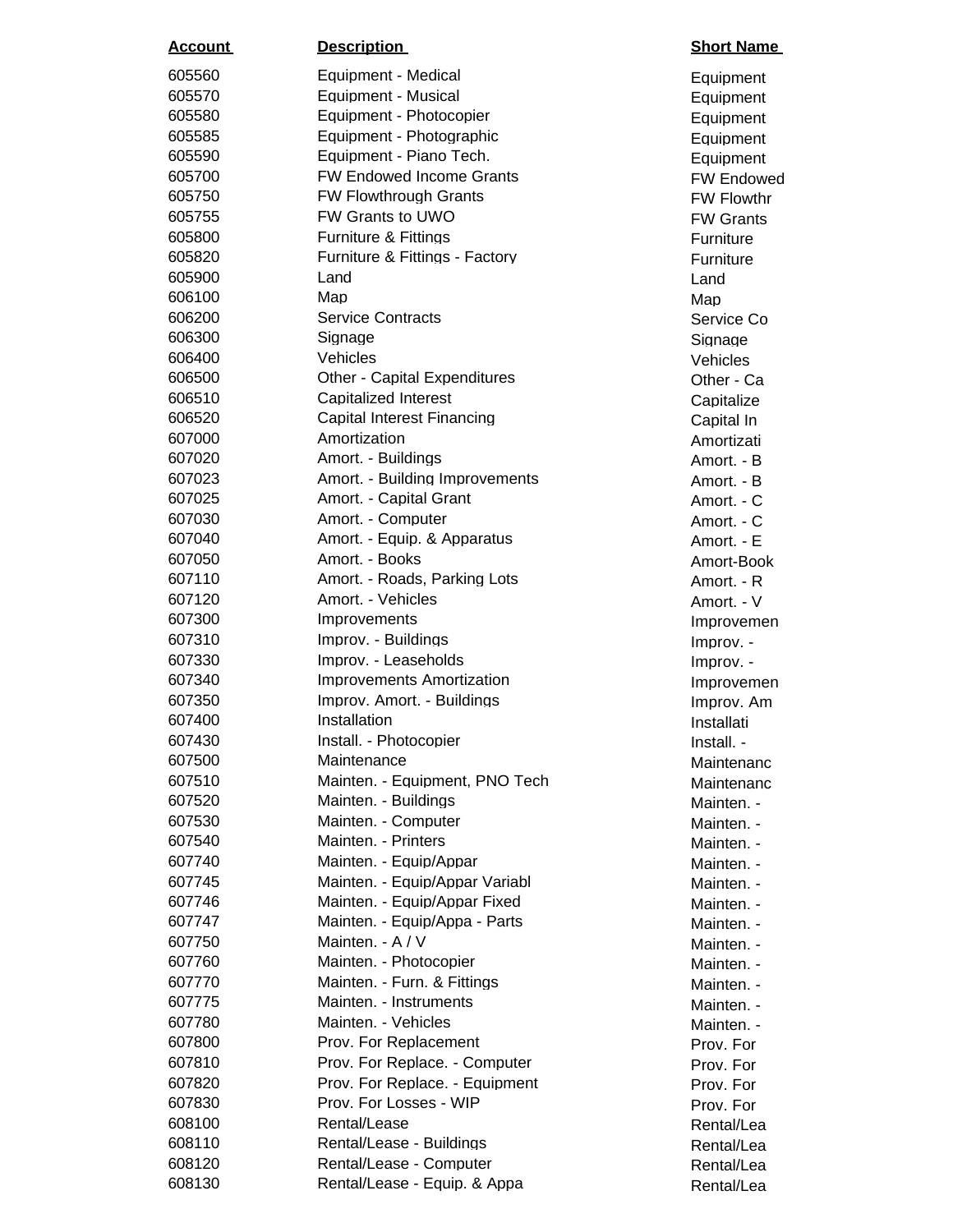| <u>Account</u>   | <b>Description</b>                    | <b>Short Name</b>        |
|------------------|---------------------------------------|--------------------------|
| 608140           | Rental/Lease - A / V                  | Rental/Lea               |
| 608170           | Rental/Lease - Photocopier            | Rental/Lea               |
| 608200           | Rental/Lease - Vehicles               | Rental/Lea               |
| 608500           | Repayments                            | Repayments               |
| 608510           | Repayment - Loan Interest             | Repayment                |
| 608511           | Repayment - Rent Dep. Interest        | Repayment                |
| 608515           | Repayment - Foundation Loan           | Repayment                |
| 608520           | Repayment - Loan Principal            | Repayment                |
| 608525           | Repayment - Loan Interest Othe        | Repayment                |
| 608550           | Repayment - Mortgage Interest         | Repayment                |
| 608560           | Repayment - Mortgage Princ.           | Repayment                |
| 608800           | Expense - Investment Related          | Expense -                |
| 608810           | Expense - Overdraft - CDN             | Expense -                |
| 608820           | Expense - Overdraft - US              | Expense -                |
| 608910           | Expense - Fees - CT                   | Expense -                |
| 608912           | Expense - Fees - CT - PIC Clear       | Expense -                |
| 608915           | Expense - Fees - NACUBO               | Expense -                |
| 608920           | Expense - Fees - Frank Russell        | Expense -                |
| 608925           | Expense - Consult. Fees-Mercer        | Expense -                |
| 608927           | Expense - Custodian                   | Expense -                |
| 608930           | Expense - Investment Manager          | Expense -                |
| 608940           | Expense - Fund Man.Fees-Fl            | Expense -                |
| 608945           | Expense - Fund Man. Fees-RT CaA       | Expense                  |
| 608950           | Expense - Fund Man. Fees-TD QC        | Expense -                |
| 608955           | Expense - Intrnl Portfolio Sup        | Expense -                |
| 608960           | Expense - Fund Man.Fees-Flem I        | Expense -                |
| 610100           | <b>Cost of Goods Sold</b>             | Cost of Go               |
| 610200           | COGS - Inventory Adj. Monthly         | COGS - Inv               |
| 610250           | COGS - Inventory Adj. Year End        | COGS - Inv               |
| 610500           | COGS - Obsolescence<br>COGS - Animals | COGS - Obs               |
| 611100<br>611150 | COGS - Non-Animals                    | COGS - Ani               |
| 611200           | COGS - Books, General                 | COGS - Non               |
| 611210           | COGS - Books Margins, Course          | COGS - Boo               |
| 611220           | COGS - Books, Course                  | COGS - Boo<br>COGS - Boo |
| 611230           | <b>COGS - Custom Course Material</b>  | COGS - Cus               |
| 611300           | COGS - Food & Beverages               | COGS - Foo               |
| 611305           | <b>COGS - Food Unit Transfers</b>     | COGS - Foo               |
| 611310           | COGS - Bar                            | COGS - Bar               |
| 611320           | COGS - Beer, Bottled                  | COGS - Bee               |
| 611330           | COGS - Beer, Draft                    | COGS - Bee               |
| 611340           | COGS - Bever. - Alcoholic             | COGS - Bev               |
| 611350           | COGS - Bever. - Non-Alcohoic          | COGS - Bev               |
| 611360           | COGS - Food                           | COGS - Foo               |
| 611370           | <b>COGS - Groceries</b>               | COGS - Gro               |
| 611380           | COGS - Liquor                         | COGS - Liq               |
| 611390           | <b>COGS - Mixes &amp; Garnishes</b>   | COGS - Mix               |
| 611400           | COGS - Wine                           | COGS - Win               |
| 611500           | <b>COGS - General Merchandise</b>     | COGS - Gen               |
| 611510           | COGS - Clothing                       | COGS - Clo               |
| 611520           | <b>COGS - Control Shrink.</b>         | COGS - Con               |
| 611521           | <b>COGS - Custom Course Material</b>  | COGS - Cus               |
| 611550           | <b>COGS - Diskettes</b>               | COGS - Dis               |
| 611560           | COGS - Earmolds                       | COGS - Ear               |
| 611570           | COGS - Jewellery                      | COGS - Jew               |
| 611580           | COGS - Regalia                        | COGS - Reg               |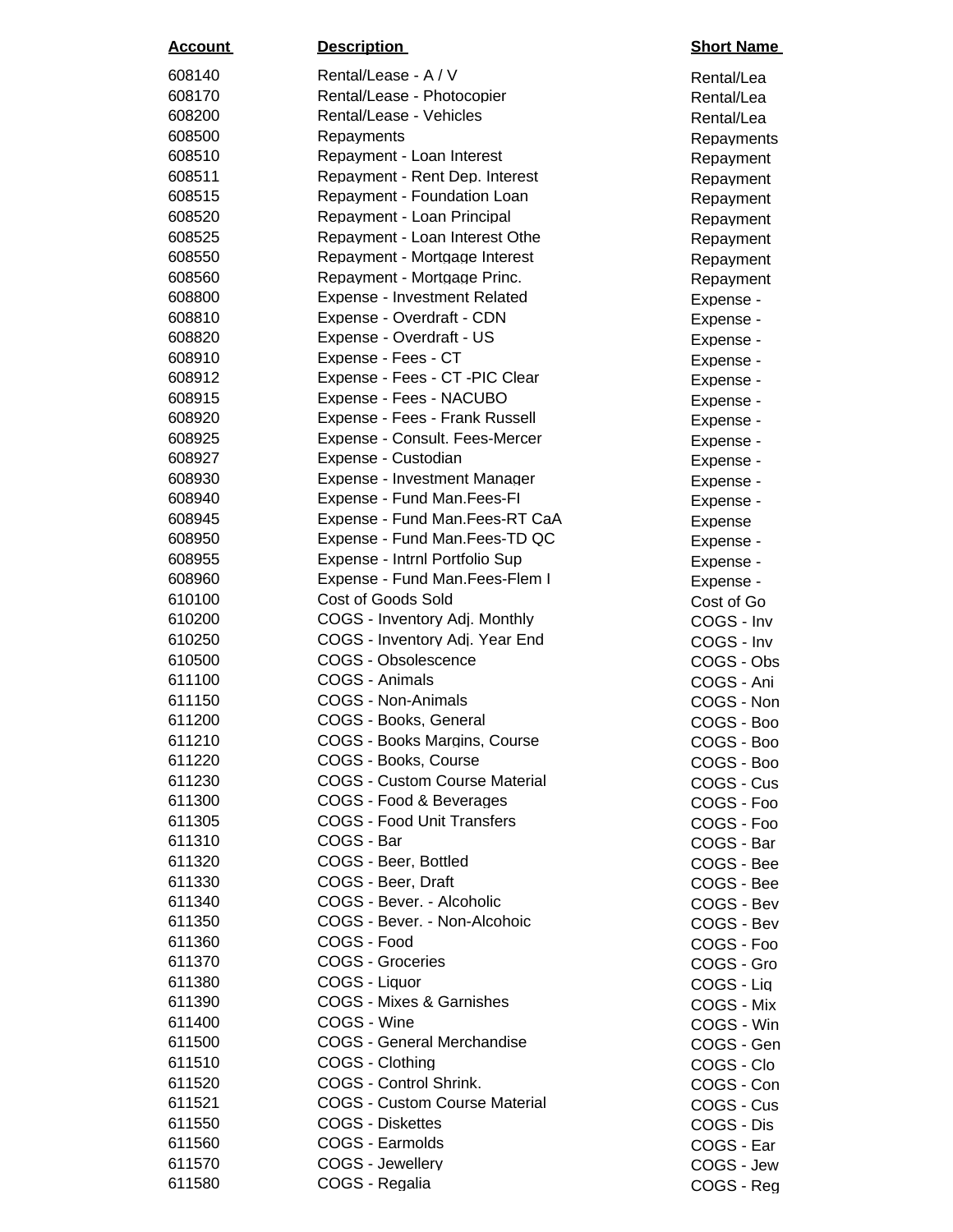| <u>Account</u>   | <b>Description</b>                                               | <b>Short Name</b> |
|------------------|------------------------------------------------------------------|-------------------|
| 611600           | COGS - Dental Kits, Year 1                                       | COGS - Den        |
| 611610           | COGS - Dental Kits, Year 2                                       | COGS - Den        |
| 611615           | COGS - Dental Kits, Year 3                                       | COGS - Den        |
| 611620           | COGS - Dental Kits, Year 4                                       | COGS - Den        |
| 611625           | <b>COGS - Dental Gloves</b>                                      | COGS - Den        |
| 611630           | <b>COGS - Dental Gold</b>                                        | COGS - Den        |
| 611635           | <b>COGS - Dental Masks</b>                                       | COGS - Den        |
| 611710           | <b>COGS - Chemicals</b>                                          | COGS - Che        |
| 611715           | COGS - Drugs & Supplies                                          | COGS - Dru        |
| 611720           | COGS - Gasses                                                    | COGS - Gas        |
| 611730           | COGS - Liquid Nitrogen                                           | COGS - Liq        |
| 611740           | <b>COGS - Pharmaceutical</b>                                     | COGS - Pha        |
| 611800           | COGS - Supplies                                                  | COGS - Sup        |
| 611805           | COGS - Cerlox Rings                                              | COGS - Cer        |
| 611806           | COGS - Binding Tape                                              | COGS - Bin        |
| 611807           | <b>COGS - Sticker Wire/Staples</b>                               | COGS - Sti        |
| 611810           | <b>COGS - Newspapers</b>                                         | COGS - New        |
| 611820           | COGS - Paper & Stationery Supp                                   | COGS - Pap        |
| 611825           | <b>COGS - Standard Bond Paper</b>                                | COGS - Pap        |
| 611830           | COGS - Photography                                               | COGS - Pho        |
| 611840           | <b>COGS - Postal Products</b>                                    | COGS - Pos        |
| 611850           | <b>COGS - Reprints</b>                                           | COGS - Rep        |
| 611860           | <b>COGS - Returnables</b>                                        | COGS - Ret        |
| 611880           | COGS - Inks and Toners                                           | COGS - Ink        |
| 611882           | COGS - Outside Lab-Animal Purc                                   | COGS - Out        |
| 611884           | COGS - Outside Lab-Bacteriolog                                   | COGS - Out        |
| 611886           | COGS - Outside Lab-Cell Line T                                   | COGS - Out        |
| 611888           | COGS - Outside Lab-Histology                                     | COGS - Out        |
| 611890           | COGS - Outside Lab-PCR                                           | COGS - Out        |
| 611892           | COGS - Outside Lab-Serology                                      | COGS - Out        |
| 611894           | COGS - Outside Lab-Shipping/Pa                                   | COGS - Out        |
| 621000           | Ambassador Club                                                  | Ambassador        |
| 621010           | <b>Annual Report</b>                                             | <b>Annual Re</b>  |
| 621020           | <b>Faculty Directory</b>                                         | Faculty Di        |
| 621025           | <b>HBA Fact Sheet</b>                                            | <b>HBA Fact</b>   |
| 621035           | Intouch Brochure                                                 | Intouch Br        |
| 621040           | <b>Ivey Link</b>                                                 | <b>Ivey Link</b>  |
| 621043           | <b>Case Competition</b>                                          | Case Compe        |
| 621045           | <b>International Case Competition</b>                            | Internatio        |
| 621050           | <b>Local Case Competition</b>                                    | <b>Local Case</b> |
| 621055           | <b>BCG Case Competition</b>                                      | <b>BCG Case C</b> |
| 621060           | <b>Promotional CD Rom</b>                                        | Promotiona        |
| 621100           | Advertising/Promotion                                            | Advertisin        |
| 621103<br>621107 | Advert/Promo - AnnualFund-Ivey<br>Advert/Promo - AnnualFund-Reun | Advert/Pro        |
| 621110           | Advert/Promo - OUA                                               | Advert/Pro        |
| 621115           | Advert/Promo - CIAU                                              | Advert/Pro        |
| 621118           | Advert/Promo - Exhib.                                            | Advert/Pro        |
| 621119           | Advert/Promo - Applications                                      | Advert/Pro        |
| 621120           | Advert/Promo - Brochures                                         | Advert/Pro        |
| 621125           | Advert/Promo - Booklets                                          | Advert/Pro        |
| 621127           | Advert/Promo - Campaign                                          | Advert/Pro        |
| 621130           | Advert/Promo - Direct Mail                                       | Advert/Pro        |
| 621150           | Advert/Promo - Fundraising                                       | Advert/Pro        |
| 621160           | Advert/Promo - Employment                                        | Advert/Pro        |
| 621163           | Advert/Promo - FW Telemarketng                                   | Advert/Pro        |
|                  |                                                                  | Advert/Pro        |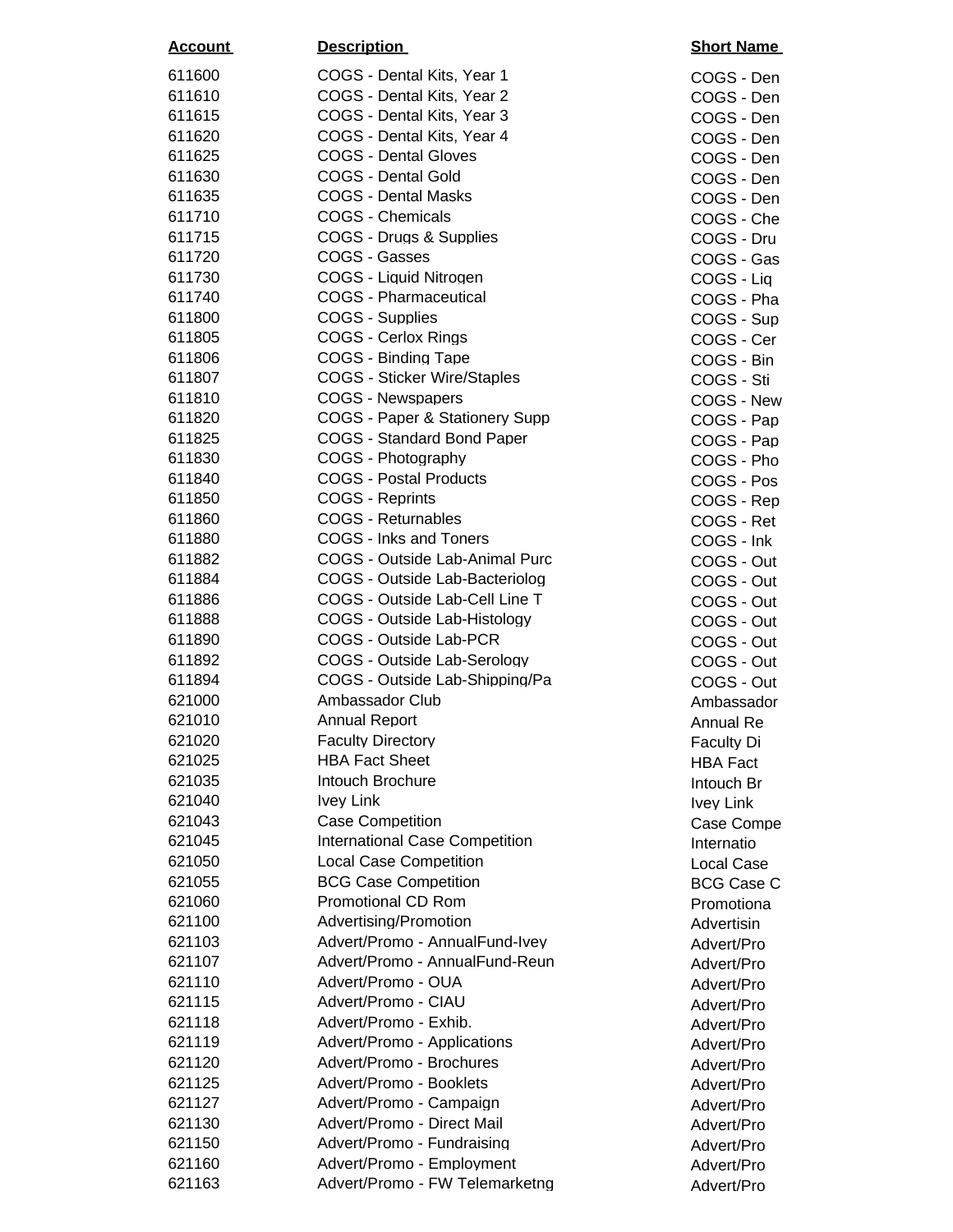| <u>Account</u> | <b>Description</b>                   | <b>Short Name</b> |
|----------------|--------------------------------------|-------------------|
| 621165         | Advert/Promo - HBA Conference        | Advert/Pro        |
| 621170         | Advert/Promo - Lettershop            | Advert/Pro        |
| 621173         | Advert/Promo - Photography           | Advert/Pro        |
| 621174         | Advert/Promo - Progression           | Advert/Pro        |
| 621175         | Advert/Promo - Recruitment           | Advert/Pro        |
| 621180         | Advert/Promo - Video/Display         | Advert/Pro        |
| 621185         | Advert/Promo - Viewbooks             | Advert/Pro        |
| 621187         | Advert/Promo - Web                   | Advert/Pro        |
| 621190         | Advert/Promo - Mang For Succes       | Advert/Pro        |
| 621195         | Advert/Promo - Piano Tech.           | Advert/Pro        |
| 621200         | <b>Computer Services</b>             | Computer S        |
| 621210         | <b>Computing Allocation</b>          | Computing         |
| 621220         | Computing Alloc. - Yr End Adj        | Computing         |
| 621230         | Computer - Data Base-Purchase        | Computer          |
| 621240         | Computer - Data Base-Licensing       | Computer          |
| 621250         | <b>Computer Software</b>             | Computer S        |
| 621260         | Comp. Software - Oracle              | Comp. Soft        |
| 621264         | Comp. Software - Oracle Licens       | Comp. Soft        |
| 621266         | Comp. Software - Oracle Mainte       | Comp. Soft        |
| 621270         | Comp. Software - License             | Comp. Soft        |
| 621280         | Comp. Software - Maintenance         | Comp. Soft        |
| 621283         | Comp. Software - Cognos Mainte       | Comp. Soft        |
| 621285         | Comp. Software - Microsoft           | Comp. Soft        |
| 621290         | Comp. Software - Server Upgrad       | Comp. Soft        |
| 621295         | Comp. Software - Smart Card          | Comp. Soft        |
| 621297         | Comp. Software - IT                  | Comp. Soft        |
| 621298         | Comp. Software - Factory             | Comp. Soft        |
| 621299         | Comp. Software - Faculty/Staff       | Comp. Soft        |
| 621300         | Insurance                            | Insurance         |
| 621310         | Insurance Claims                     | Insurance         |
| 621320         | <b>Insurance Claims - Collision</b>  | Insurance         |
| 621330         | Insurance Claims - Comprehen         | Insurance         |
| 621340         | Insurance Claims - Burglary          | Insurance         |
| 621350         | <b>Insurance Claims - All Risks</b>  | Insurance         |
| 621360         | <b>Insurance Claims - Property</b>   | Insurance         |
| 621370         | <b>Insurance Claims - Non-Owned</b>  | Insurance         |
| 621372         | <b>Insurance Claims - Boiler</b>     | Insurance         |
| 621374         | Insurance Claims - Crime             | Insurance         |
| 621376         | <b>Insurance Claims - Off-Campus</b> | Insurance         |
| 621380         | <b>Insurance Premiums</b>            | Insurance         |
| 621390         | Library                              | Library           |
| 621392         | Library - Business/Fines             | Library -         |
| 621400         | Printing & Duplicating               | Printing &        |
| 621410         | Photocopying                         | Photocopyi        |
| 621420         | Photocopy - Cancopy Fees             | Photocopy         |
| 621450         | Printing - Internal                  | Printing -        |
| 621460         | Printing - External                  | Printing -        |
| 621470         | Printing - Labels/Extracts           | Printing -        |
| 621500         | Printing - Alumni Connection         | Printing          |
| 621510         | Printing - Art Work                  | Printing -        |
| 621515         | Printing - Asian Brochures           | Printing -        |
| 621517         | <b>Printing - Career Guide</b>       | Printing          |
| 621520         | Printing - Bks/Manuals/Calend.       | Printing -        |
| 621525         | Printing - Comp. Calendar            | Printing -        |
| 621527         | Printing - First Yr Calendar         | Printing -        |
| 621528         | Printing - Academic Timetable        | Printing -        |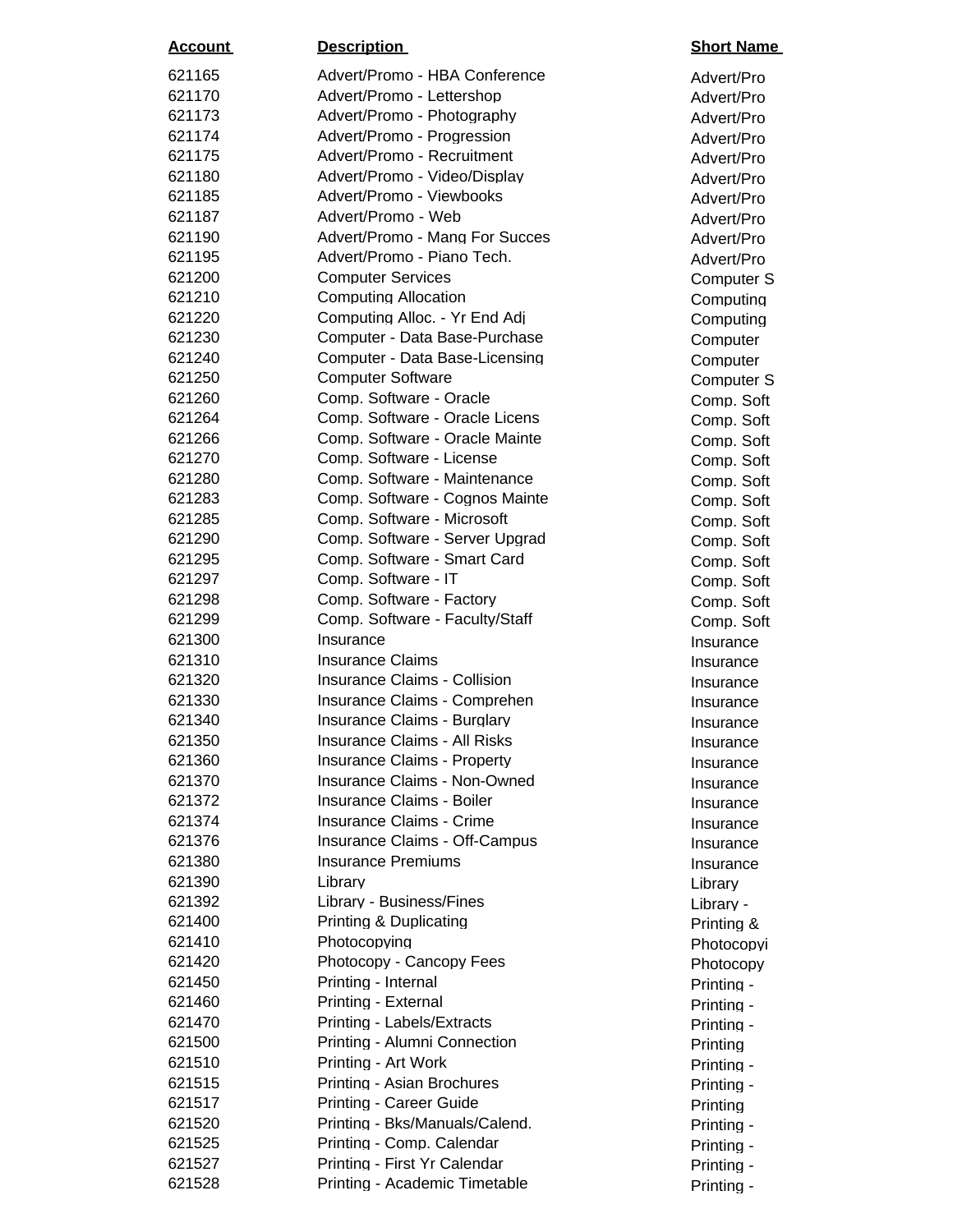| <u>Account</u> | <b>Description</b>                      | <b>Short Name</b> |
|----------------|-----------------------------------------|-------------------|
| 621530         | Printing - Design Work                  | Printing -        |
| 621535         | Printing - Invitations                  | Printing -        |
| 621537         | Printing - Placement                    | Printing -        |
| 621540         | Printing - Production                   | Printing -        |
| 621545         | Printing - Programs                     | Printing -        |
| 621547         | Printing - Resume Brochures             | Printing          |
| 621550         | Printing - Student, Casebooks           | Printing -        |
| 621560         | Printing - Student, Class Book          | Printing -        |
| 621570         | Printing - Student, Journals            | Printing -        |
| 621575         | Printing - Tickets                      | Printing -        |
| 621580         | <b>Printing - Toner Cartridges</b>      | Printing -        |
| 621590         | Printing - Typesetting                  | Printing -        |
| 621610         | Publications                            | Publicatio        |
| 621620         | Publications - CD Rom                   | Publicatio        |
| 621640         | <b>Bell Phone Directories</b>           | <b>Bell Phone</b> |
| 621650         | <b>Other Telephone Companies</b>        | <b>Other Tele</b> |
| 621730         | <b>Subscriptions - Serial</b>           | Subscripti        |
| 621800         | Postage                                 | Postage           |
| 621810         | Postage - Courier Charges               | Postage -         |
| 621820         | Postage - Meter Rental                  | Postage -         |
| 621830         | <b>Courier Expenses</b>                 | <b>Courier Ex</b> |
| 621840         | <b>Customs &amp; Brokerage Expenses</b> | Customs &         |
| 621850         | <b>Shipping Charges</b>                 | Shipping C        |
| 621855         | Cartage - Piano Tech.                   | Cartage -         |
| 621900         | <b>Services</b>                         | <b>Services</b>   |
| 621905         | Services - Caretaking, Extern.          | Services -        |
| 621910         | Services - Database                     | Services -        |
| 621915         | Services - Instrument Chgs              | Services -        |
| 621920         | Services - Interlibrary Loan            | Services -        |
| 621921         | Services - Preservation                 | Services -        |
| 621922         | Services - Document Delivery            | Services -        |
| 621923         | Services - Appraisals                   | Services -        |
| 621924         | Services - Authorities                  | Services -        |
| 621927         | Services - Lab Cell Line Testg          | Services -        |
| 621930         | Services - Lab Fees                     | Services -        |
| 621940         | Services - Medical                      | Services -        |
| 621950         | Services - Processing                   | Services -        |
| 621960         | Services - Security                     | Services -        |
| 621963         | Services - Sentinel Testing             | Services -        |
| 621965         | <b>Shop Services</b>                    | Shop Servi        |
| 621970         | Shop Expenses - Internal                | Shop Expen        |
| 621990         | Shop Expenses - External                | Shop Expen        |
| 621991         | Wind Tunnel Analysis Charge             | <b>Wind Tunne</b> |
| 622000         | Supplies                                | <b>Supplies</b>   |
| 622015         | Supplies - SDAL                         | Supplies -        |
| 622016         | Supplies - GIS                          | Supplies -        |
| 622017         | Supplies - SPARK                        | Supplies -        |
| 622030         | Supplies - Academic Regalia             | Supplies -        |
| 622035         | Supplies - Diplomas                     | Supplies -        |
| 622060         | Supplies - OUA                          | Supplies -        |
| 622065         | Supplies - CIAU                         | Supplies -        |
| 622070         | Supplies - Exhibition                   | Supplies -        |
| 622090         | <b>Supplies - Shared Services</b>       | Supplies -        |
| 622093         | Supplies - Visitors                     | Supplies -        |
| 622095         | Supplies - Volunteer                    | Supplies -        |
| 622100         | Supplies - Animals                      | Supplies -        |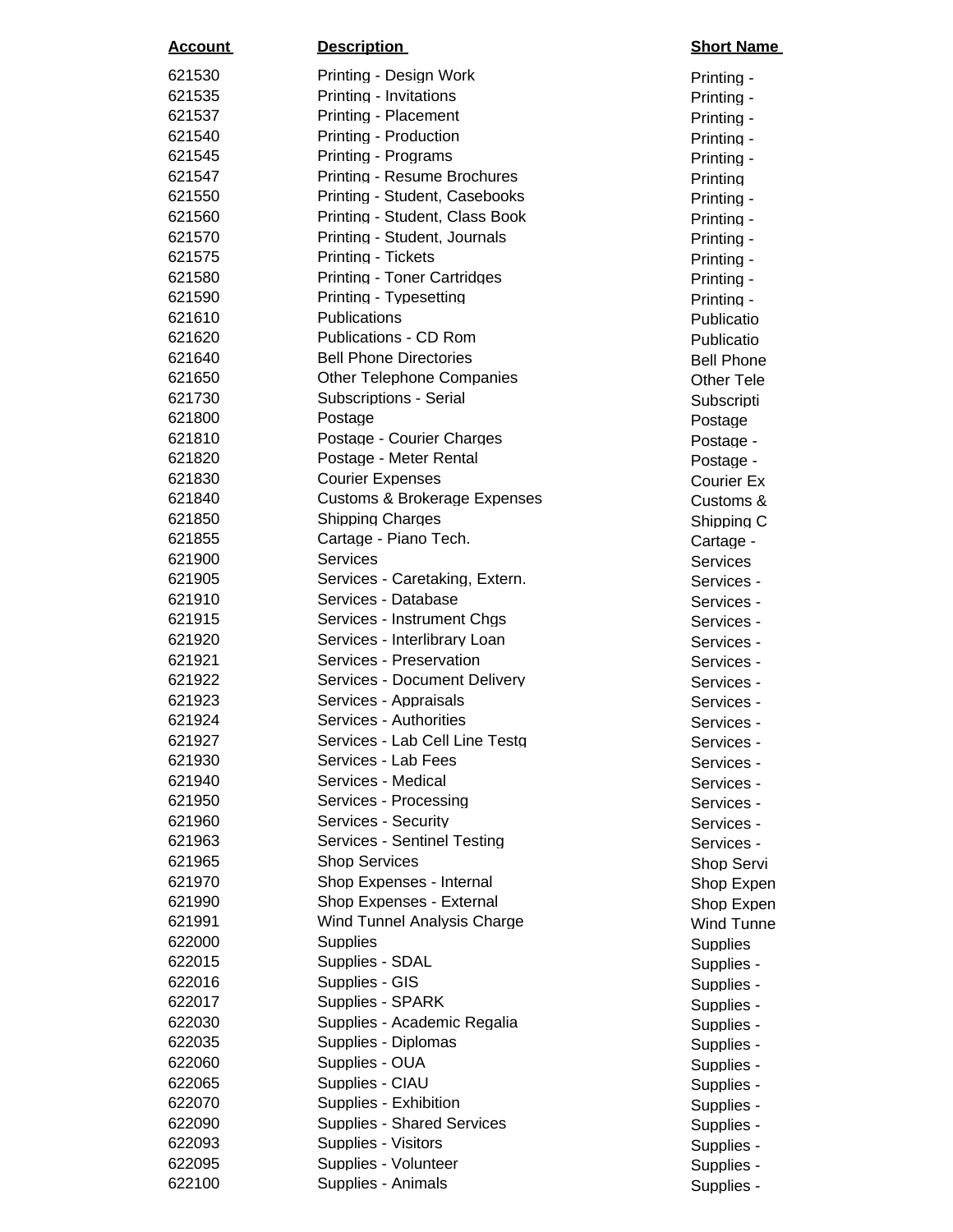| <u>Account</u> | <b>Description</b>                  | <b>Short Name</b> |
|----------------|-------------------------------------|-------------------|
| 622110         | Supplies - Animal Care              | Supplies -        |
| 622120         | Supplies - Animal Feed              | Supplies -        |
| 622125         | Supplies - Livestock Rental         | Supplies -        |
| 622130         | Supplies - Vet Drugs, Non-Rec.      | Vet.Drugs         |
| 622140         | Supplies - Vet Drugs, Recovery      | Vet.Drugs         |
| 622200         | Supplies - Audio/Video              | Supplies -        |
| 622210         | Supplies - Drafting & Photo         | Supplies -        |
| 622220         | Supplies - Exhibit                  | Supplies -        |
| 622230         | Supplies - Instruct. Materials      | Supplies -        |
| 622270         | Supplies - Special Paper            | Supplies -        |
| 622290         | Supplies - Athlete Packages         | Supplies -        |
| 622300         | Supplies - Books/Public/Calend      | Supplies -        |
| 622310         | Supplies - Binders                  | Supplies -        |
| 622330         | Supplies - Exam Books               | Supplies -        |
| 622360         | Supplies - Library                  | Supplies -        |
| 622400         | Supplies - Medical                  | Supplies -        |
| 622403         | Supplies - Medical Unallocated      | Supplies -        |
| 622405         | Supplies - Atomic Force Micr        | Supplies -        |
| 622408         | Supplies - Auger                    | Supplies -        |
| 622410         | Supplies - Chemicals                | Supplies -        |
| 622415         | Supplies - Cameca LMS - 3F          | Supplies -        |
| 622430         | Supplies - Dental General           | Supplies -        |
| 622450         | Supplies - Drugs                    | Supplies -        |
| 622470         | Supplies - Gasses                   | Supplies -        |
| 622480         | Supplies - Lab                      | Supplies -        |
| 622490         | Supplies - Radioactive              | Supplies -        |
| 622493         | <b>Supplies - Safety Glasses</b>    | Supplies -        |
| 622495         | Supplies - Safety Shoes             | Supplies -        |
| 622500         | Supplies - Sem, Dektak, Gene        | Supplies -        |
| 622510         | Supplies - Surgical, Dressin        | Supplies -        |
| 622530         | Supplies - Surgical, Instrum        | Supplies -        |
| 622535         | Supplies - Trades                   | Supplies -        |
| 622540         | Supplies - XPS                      | Supplies -        |
| 622600         | Supplies - Other                    | Supplies -        |
| 622603         | <b>Supplies - Building Supplies</b> | Supplies -        |
| 622605         | Supplies - Cable, Copper            | Supplies -        |
| 622606         | Supplies - Cable, Fibre             | Supplies -        |
| 622608         | Supplies - Career Development       | Supplies -        |
| 622610         | Supplies - Office Coffee            | Supplies -        |
| 622615         | Supplies - Closet & Riser Ha        | Supplies -        |
| 622620         | Supplies - Convocation              | <b>Supplies</b>   |
| 622625         | Supplies - Department               | <b>Supplies</b>   |
| 622630         | Supplies - Dishes & Utensils        | Supplies -        |
| 622632         | Supplies - Donor Relations-Rec      | <b>Supplies</b>   |
| 622634         | Supplies - Donor Recognition        | <b>Supplies</b>   |
| 622636         | Supplies - Donor Relations-Eve      | <b>Supplies</b>   |
| 622640         | Supplies - Exhibit                  | Supplies -        |
| 622643         | Supplies - Factory Other            | Supplies -        |
| 622645         | Supplies - Firewood & Coal          | Supplies -        |
| 622650         | Supplies - Flowers                  | Supplies -        |
| 622670         | Supplies - Food                     | Supplies -        |
| 622690         | Supplies - Gifts                    | Supplies -        |
| 622700         | Supplies - Gift Reportg-Not G       | <b>Supplies</b>   |
| 622710         | Supplies - Glassware                | Supplies -        |
| 622715         | Supplies - Guests to Class          | Supplies -        |
| 622728         | Supplies - Outbuilding              | Supplies -        |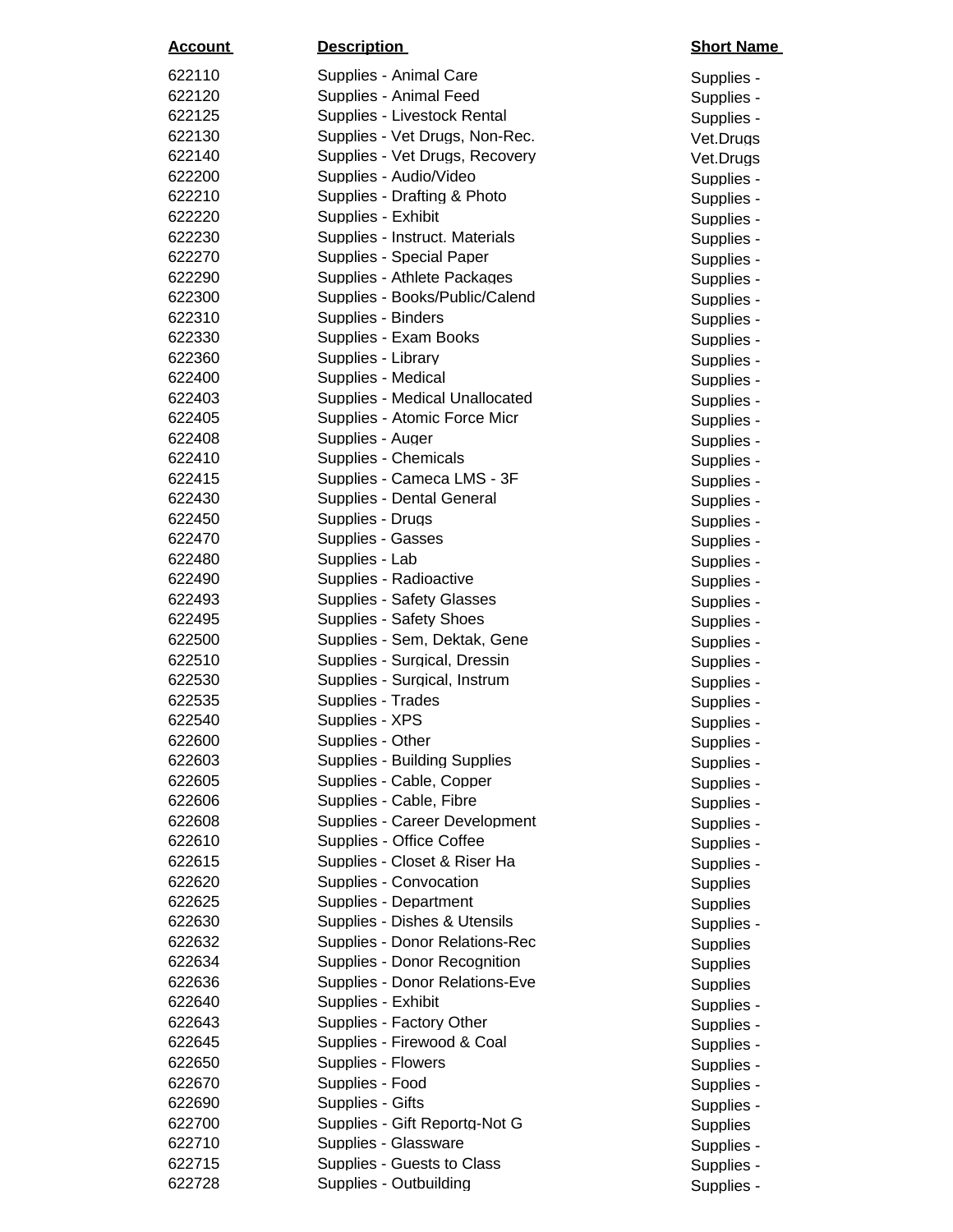| <u>Account</u>   | <b>Description</b>                              | <b>Short Name</b>        |
|------------------|-------------------------------------------------|--------------------------|
| 622729           | Supplies - Pre-MBA                              | <b>Supplies</b>          |
| 622730           | Supplies - Promotions                           | Supplies -               |
| 622735           | Supplies - P/S COFO Sponorship                  | <b>Supplies</b>          |
| 622740           | Supplies - Research                             | Supplies -               |
| 622750           | Supplies - Site Visits                          | Supplies -               |
| 622790           | Supplies - Small Equipment                      | Supplies -               |
| 622795           | Supplies - Special Projects                     | Supplies -               |
| 622800           | <b>Supplies - Station Equipment</b>             | Supplies -               |
| 622805           | Supplies - Student Lab                          | Supplies -               |
| 622807           | <b>Supplies - Student Services</b>              | Supplies -               |
| 622810           | Supplies - Tickets                              | Supplies -               |
| 622830           | Supplies - Towels                               | Supplies -               |
| 622840           | Supplies - Trainer                              | Supplies -               |
| 622845           | Supplies - Training Camp                        | Supplies -               |
| 622850           | Supplies - Trophies/Medals                      | Supplies -               |
| 622910           | Supplies - Clearing -Xerox                      | <b>Supplies</b>          |
| 622920           | Supplies - Clearing - VISA Card                 | <b>Supplies</b>          |
| 622930           | Supplies - Clearing - Beckman                   | <b>Supplies</b>          |
| 622935           | Supplies - Piano Tech.                          | Supplies -               |
| 623005           | Supplies - Paper & Stationery                   | Supplies -               |
| 623006           | Supplies - Paper, Factory                       | Supplies -               |
| 623010           | Supplies - Computing                            | Supplies -               |
| 623015           | Supplies - Fax                                  | Supplies -               |
| 623020           | Supplies - Forms                                | Supplies -               |
| 623021           | Supplies - Counsel/Consult                      | Supplies -               |
| 623022           | Supplies - Microfiche/Film                      | Supplies -               |
| 623023           | Supplies - OHIP Billings                        | Supplies -               |
| 623030           | Supplies - Photocopying                         | Supplies -               |
| 623035           | Supplies - Printing                             | Supplies -               |
| 623045           | Supplies - Stock Tab                            | Supplies -               |
| 623050           | Supplies - PeopleSoft                           | Supplies -               |
| 623100           | Supplies - PPD/Park. Related                    | Supplies -               |
| 623110           | Supplies - Bedding                              | Supplies -               |
| 623120<br>623130 | Supplies - Coin Handling<br>Supplies - Cleaning | Supplies -               |
|                  | Supplies - Clothing/Uniforms                    | Supplies -               |
| 623150<br>623170 | Supplies - Electrical                           | Supplies -               |
| 623190           | Supplies - Electronic Compon                    | Supplies -               |
| 623210           | Supplies - Gate Arms                            | Supplies -               |
| 623220           | Supplies - Groundsmen                           | Supplies -               |
| 623225           | Supplies - Housekeeping                         | Supplies -               |
| 623230           | Supplies - Janitorial                           | Supplies -<br>Supplies - |
| 623270           | Supplies - Laundry/Dry Clean.                   | Supplies -               |
| 623290           | Supplies - Linens                               | Supplies -               |
| 623300           | Supplies - Mechanical                           | Supplies -               |
| 623310           | Supplies - Paint/Glass/Signs                    | Supplies -               |
| 623330           | Supplies - Plumbing                             | Supplies -               |
| 623340           | Supplies - Security                             | Supplies -               |
| 623350           | Supplies - Soap                                 | Supplies -               |
| 623355           | Supplies - Superintendent                       | Supplies -               |
| 623360           | Supplies - Trades                               | Supplies -               |
| 623420           | Supplies - Vehicle, Fuel                        | Supplies -               |
| 624100           | Supplies - Students                             | Supplies -               |
| 624120           | Supplies - Student, Binders                     | Supplies -               |
| 624140           | Supplies - Student, Business                    | Supplies -               |
| 624160           | Supplies - Student, Diploma                     | Supplies -               |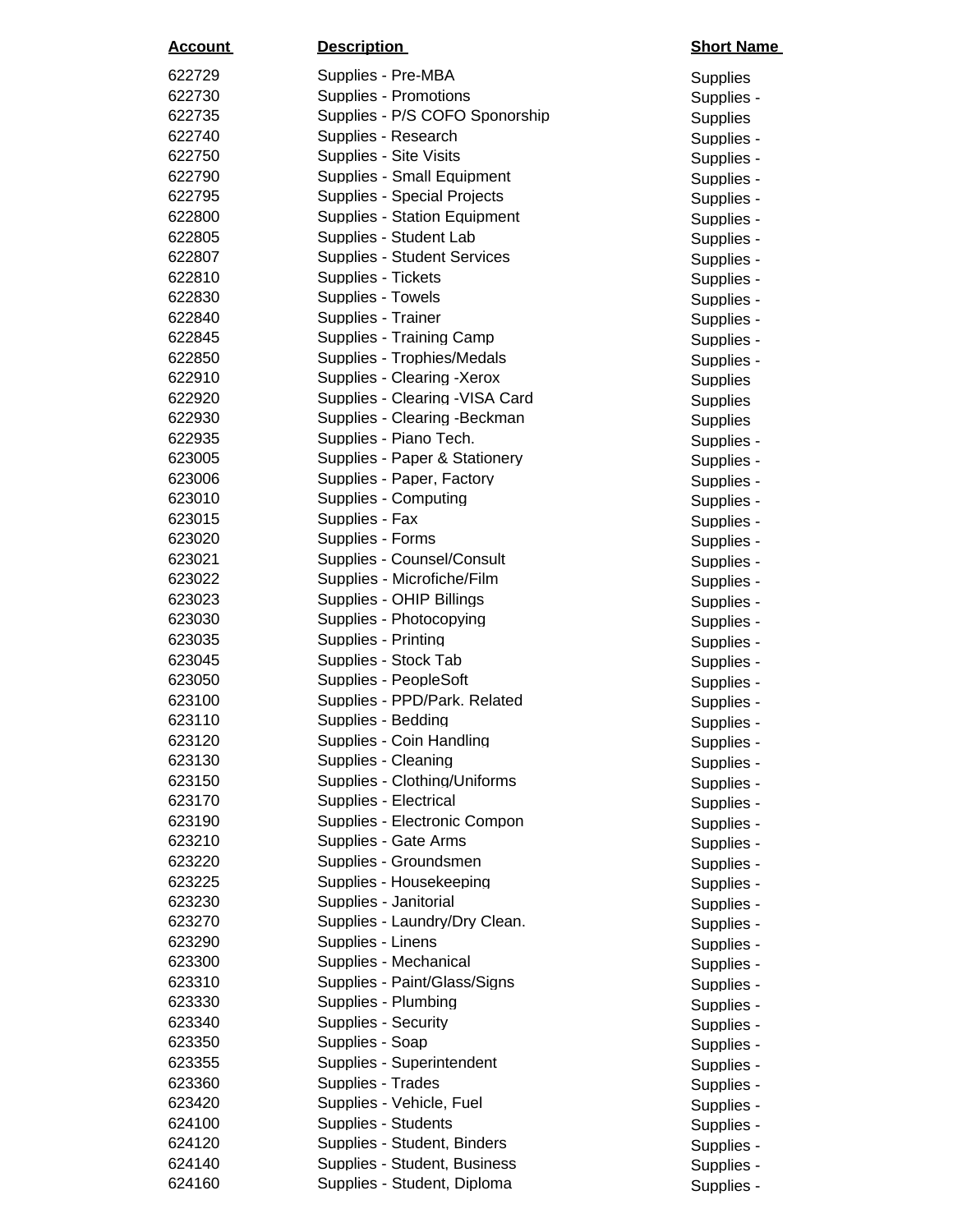| <u>Account</u>   | <b>Description</b>                                               | <b>Short Nar</b>      |
|------------------|------------------------------------------------------------------|-----------------------|
| 624180           | Supplies - Student, EMBA                                         | Supplies -            |
| 624210           | Supplies - Student, Inserts                                      | Supplies -            |
| 624230           | Supplies - Student, Portfolio                                    | Supplies -            |
| 624250           | Supplies - Student, Textbook                                     | Supplies -            |
| 625100           | Telephone                                                        | Telephone             |
| 625110           | Telephone - CDR                                                  | Telephone             |
| 625150           | Telephone - Long Distance                                        | Telephone             |
| 625160           | Telephone - Long-Dist-Ser.Prov                                   | Telephone             |
| 625200           | Telephone - Equip. Rental                                        | Telephone             |
| 625250           | Telephone - Install./Serv. Chg                                   | Telephone             |
| 625310           | Telephone - Calling Card                                         | Telephone             |
| 625330           | Telephone - Cellular Airtime                                     | Telephone             |
| 625340           | Telephone - DiD Costs                                            | Telephone             |
| 625350           | Telephone - Local Trunk                                          | Telephone             |
| 625370           | Telephone - Long Dist. Trunk                                     | Telephone             |
| 625380           | Telephone - Bell C- Other Chgs                                   | Telephone             |
| 625400           | Telecommunications                                               | Telecomm              |
| 625405           | Telecomm. - Cleanup                                              | Telecomm              |
| 625410           | Telecomm. - Dataline Charges                                     | Telecomm              |
| 625430           | Telecomm. - On-Line Search                                       | Telecomm              |
| 625450           | Telecomm. - Fax Charges                                          | Telecomm              |
| 625460           | Telecomm. - Infrastructure U                                     | Telecomm              |
| 625470           | Telecomm. - Internet Fees                                        | Telecomm              |
| 625480           | Telecomm. - Mac                                                  | Telecomm              |
| 625490           | Telecomm. - Modem Pool                                           | Telecomm              |
| 625495           | Telecomm. - Wiring                                               | Telecomm              |
| 625510           | <b>Technical - Backbone</b>                                      | Technical             |
| 625530           | <b>Technical - Rolm Switch</b>                                   | Technical             |
| 625535           | <b>Technical - Data Switch</b>                                   | Technical             |
| 625550           | Technical                                                        | Technical             |
| 630000           | <b>Student Awards</b>                                            | Student A             |
| 630100           | Stu. Awds -HBA Fellowship                                        | Stu. Awds             |
| 630200           | Stu. Awds -MBA Fellowship                                        | Stu. Awds             |
| 630300           | Stu. Awds - PHD Fellowship                                       | Student A             |
| 630400           | Stu. Awds - Thesis Support                                       | Student A             |
| 630501           | Stu. Awds - Intl. Grad Scholar.                                  | Stu. Awds             |
| 630502           | Stu. Awds -Spec. Univ. Scholar                                   | Stu. Awds             |
| 630503           | Stu. Awds - Grad Tuition Schola<br>Stu. Awds - Grad Res. Fellow. | Stu. Awds             |
| 630504           | Stu. Awds -\$700 One-Yr In-Cour                                  | Stu. Awds             |
| 630505           | Stu. Awds -\$200 One-Yr In-Cour                                  | Stu. Awds             |
| 630506<br>630507 | Stu. Awds - Part-Time Students                                   | Stu. Awds             |
| 630508           | Stu. Awds -Spring & Fall                                         | Stu. Awds             |
| 630509           | Stu. Awds - Cdn Lyndford Cay Ch                                  | Stu. Awds             |
| 630510           | Stu. Awds -Canadian Merit                                        | Stu. Awds             |
| 630511           | Stu. Awds - Awds-Arts                                            | Stu. Awds             |
| 630512           | Stu. Awds - Awds-Engineering                                     | Stu. Awds             |
| 630513           | Stu. Awds - Awds-Kinesiology                                     | Stu. Awds             |
| 630514           | Stu. Awds - Awds-Music                                           | Stu. Awds             |
| 630515           | Stu. Awds - Awds-Nursing                                         | Stu. Awds             |
| 630516           | Stu. Awds - Awds-Science                                         | Stu. Awds             |
| 630517           | Stu. Awds - Awds-Social Science                                  | Stu. Awds             |
| 630518           | Stu. Awds - Awds-Ont. Spec. Bursa                                | Stu. Awds             |
| 630519           | Stu. Awds - Awds-Child Care Awd                                  | Stu. Awds             |
| 630520           | Stu. Awds - Awds-Disabled Stud.                                  | Stu. Awds             |
| 630521           | Stu. Awds - Awds-ATOP                                            | Student A<br>Stu Awds |
|                  |                                                                  |                       |

Supplies -Supplies -Supplies -Supplies -**Telephone** Telephone Telephone Telephone Telephone Telephone Telephone Telephone Telephone Telephone Telephone Telephone Telecommun Telecomm. Telecomm. Telecomm. Telecomm. Telecomm. Telecomm. Telecomm. Telecomm. Telecomm. Technical Technical Technical Student Aw Stu. Awds Student Aw Student Aw Stu. Awds Stu. Awds Stu. Awds Stu. Awds Stu. Awds Stu. Awds Stu. Awds Stu. Awds Stu. Awds Stu. Awds Stu. Awds Stu. Awds Stu. Awds Stu. Awds Stu. Awds Stu. Awds Stu. Awds Student Aw

Stu. Awds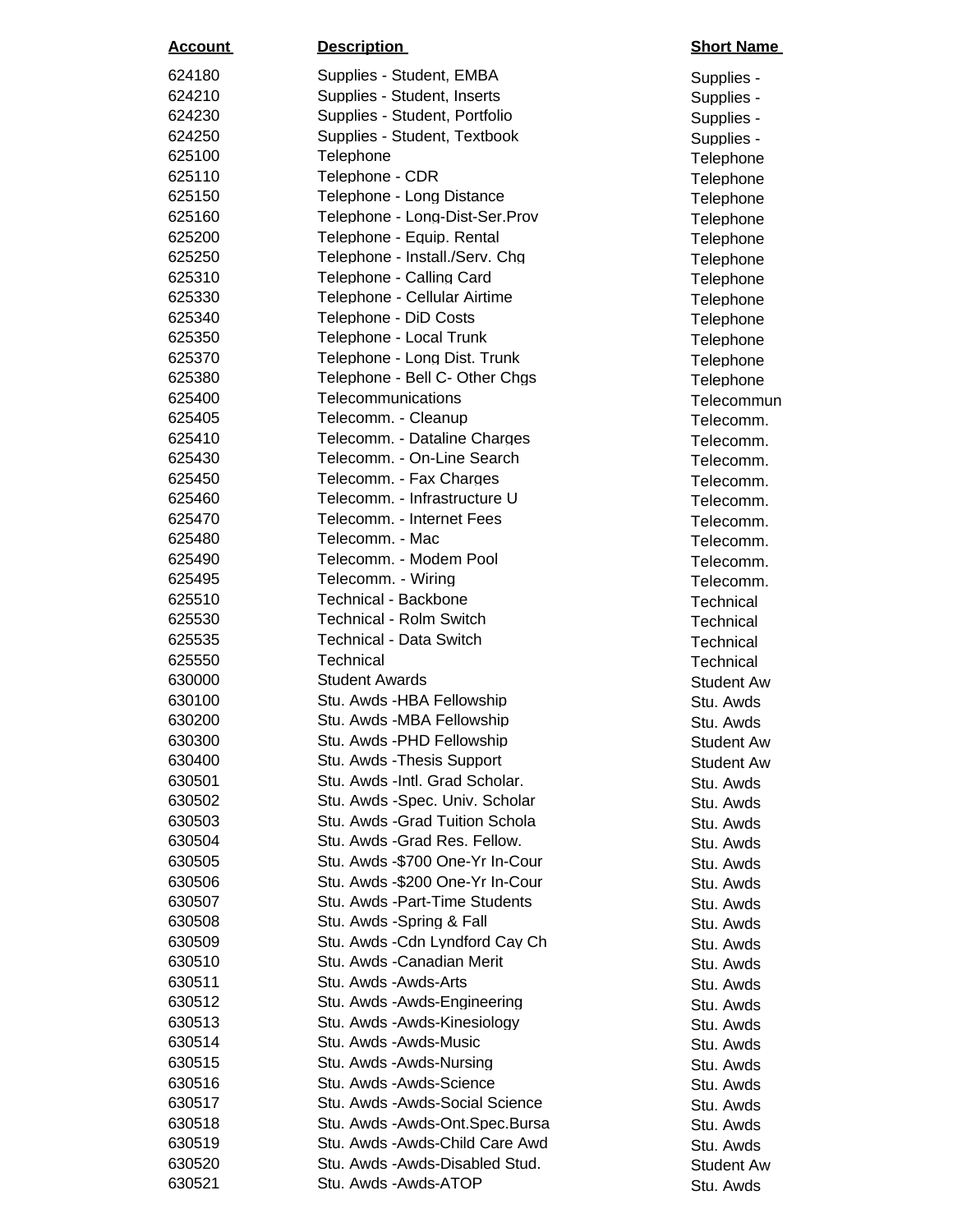| <b>Account</b>   | <b>Description</b>                                | <b>Short Nar</b>         |
|------------------|---------------------------------------------------|--------------------------|
| 630522           | Stu. Awds - Awds-NSERC (A)                        | Stu. Awds                |
| 630523           | Stu. Awds - Awds-NSERC (B)                        | Stu. Awds                |
| 630524           | Stu. Awds - Awds-CSG                              | Stu. Awds                |
| 630525           | Stu. Awds - Awds-Business                         | Stu. Awds                |
| 630526           | Stu. Awds - Awds-Dentistry                        | Stu. Awds                |
| 630527           | Stu. Awds - Awds-Education                        | Stu. Awds                |
| 630528           | Stu. Awds - Awds-FIMS                             | Stu. Awds                |
| 630529           | Stu. Awds - Awds-Health Science                   | Stu. Awds                |
| 630530           | Stu. Awds - Awds-Law                              | Stu. Awds                |
| 630531           | Stu. Awds - Awds-Medicine                         | Stu. Awds                |
| 631200           | Living Allowance                                  | Living All               |
| 631250           | Allowance                                         | Allowance                |
| 631300           | <b>Membership Fees</b>                            | Membersh                 |
| 631310           | Membership Fees - ACPM                            | Membersh                 |
| 631320           | Membership Fees - PIAC                            | Membersh                 |
| 631400           | <b>Registration Fees</b>                          | Registrati               |
| 631450           | Seminars/Conferences                              | Seminars/                |
| 631460           | <b>PG Seminars</b>                                | <b>PG Semin</b>          |
| 631500           | <b>Moving Expenses</b>                            | Moving Ex                |
| 631600           | <b>Receptions &amp; Entertainment</b>             | Reception                |
| 631605           | Receptions - Alumni Clubs                         | Reception                |
| 631607           | <b>Receptions - Convocation</b>                   | Reception                |
| 631610           | <b>Receptions - Graduation</b>                    | Reception                |
| 631615           | Receptions - Homecoming                           | Reception                |
| 631620           | Receptions - Sponsor Day                          | Reception                |
| 631623           | <b>Receptions - Visitors</b>                      | Reception                |
| 631625           | Receptions - WBS Club                             | Reception                |
| 631630           | Receptions - Awards & Banquet                     | Reception                |
| 631635           | Receptions - Parents' Day                         | Reception                |
| 631700           | <b>Removal Expenses</b>                           | Removal I                |
| 631740           | Incentives                                        | Incentives               |
| 631745<br>631750 | Donor Appreciation                                | Donor App                |
| 631800           | <b>Special Expenses</b><br>Train. & Dev. Expenses | Special Ex               |
| 631825           | Train. & Dev. Volunteers                          | Train & De               |
| 631850           | Train. & Dev. Resour. Teacher                     | Train. & D<br>Train & De |
| 631860           | Train. & Dev. Staff                               |                          |
| 631870           | Train. & Dev. Faculty                             | Train & D<br>Train & De  |
| 631875           | Train, & Dev. Pre-Accounting                      | Train. & D               |
| 643000           | <b>Employee Meal Charge</b>                       | Employee                 |
| 645000           | Travel - General                                  | Travel - G               |
| 645100           | Travel - Advance                                  | Travel - A               |
| 645200           | Travel - Allowance                                | Travel - A               |
| 645300           | <b>Travel - Accommodations</b>                    | Travel - A               |
| 645350           | Travel - Accomm., Field Trip                      | Travel - A               |
| 645360           | Travel - Accomm., OUA                             | Travel - A               |
| 645365           | Travel - Accomm., CIAU                            | Travel - A               |
| 645370           | Travel - Accomm., Exhibition                      | Travel - A               |
| 645400           | Travel - Accomm., Confer.                         | Travel - A               |
| 645450           | Travel - Accomm., Visitors                        | Travel - A               |
| 645460           | Travel - Accomm., Sel. Comm.                      | Travel - A               |
| 645470           | Travel - Accomm., Examiners                       | Travel - A               |
| 645480           | Travel - Accomm., Org. F                          | Travel - A               |
| 645500           | Travel - Meals                                    | Travel - M               |
| 645510           | Travel - Meal Chge, Employee                      | Travel - M               |
| 645550           | Travel - Meals/Hospitality                        | Travel - M               |

Stu. Awds Stu. Awds-Stu. Awds Stu. Awds Stu. Awds Stu. Awds Stu. Awds Stu. Awds Stu. Awds **Allowance Membership Membership** Membership Registrati Seminars/C PG Seminar Moving Exp **Reception** Receptions **Receptions** Receptions **Receptions** Receptions **Receptions** Receptions Receptions Receptions Removal Ex **Incentives** Donor Appr Special Ex Train & De Train. & D Train & De Train & D Train & De Train. & D Employee M Travel - G Travel - A Travel - A Travel - A Travel - A Travel - A Travel - A Travel - A Travel - A Travel - A Travel - A Travel - M Travel - M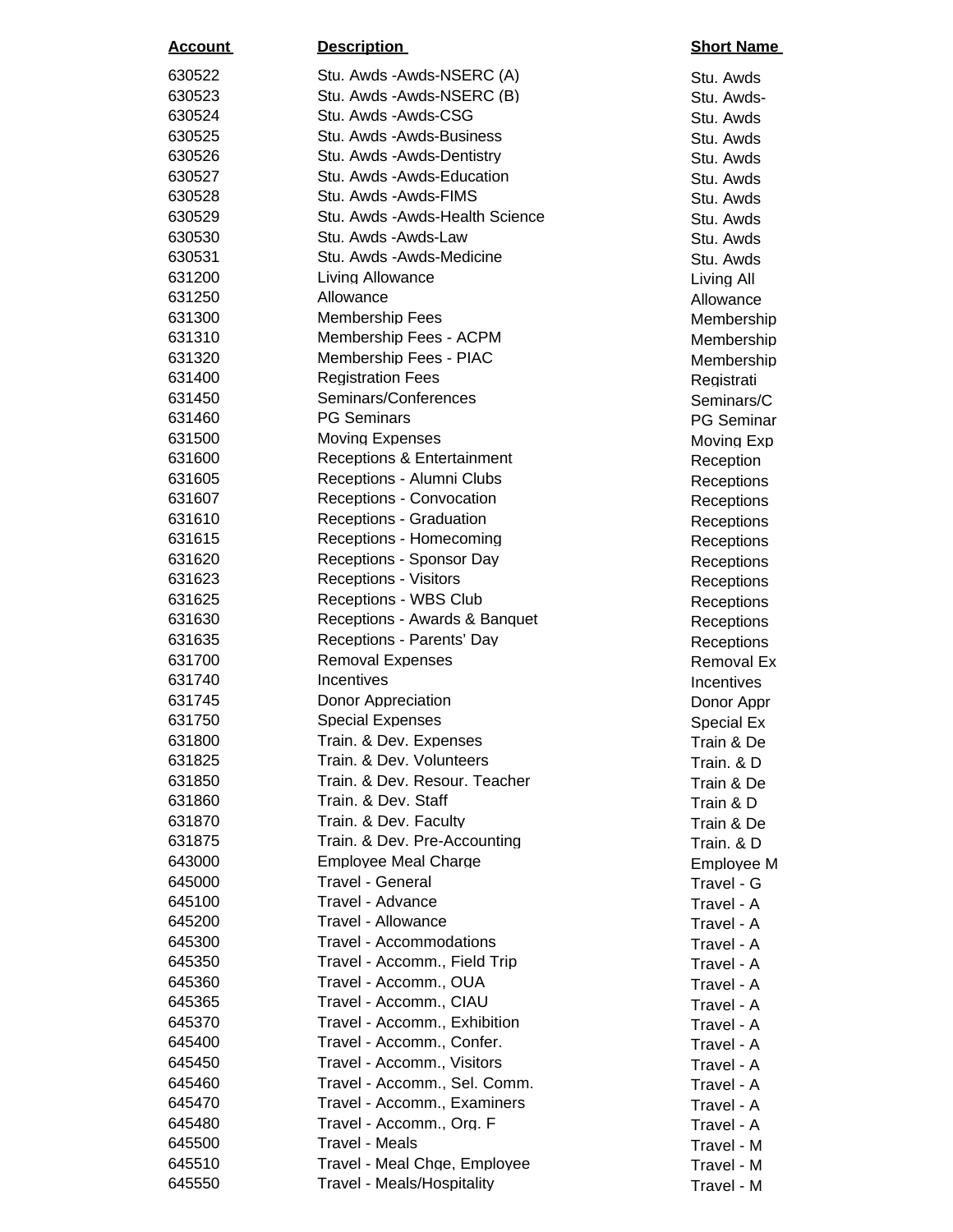| Travel - Meals, OUA<br>645560<br>Travel - M<br>645565<br>Travel - Meals, CIAU<br>Travel - M<br>645570<br>Travel - Meals, Exhibition<br>Travel - M<br>645600<br>Travel - Meals, Field Trips<br>Travel - M<br>645610<br>Travel - Meals, Workshops<br>Travel - M<br>645650<br>Travel - Meals, Conf./Meetings<br>Travel - M<br>645660<br>Travel - Meals, Conf. Services<br>Travel - M<br><b>Travel - Best Practice Forum</b><br>645710<br>Trav-BPF<br>645720<br>Travel - Stu. Hospitality EDC<br>Travel - S<br>645730<br>Travel - Stu. Hospitality Ext<br>Travel - S<br>645740<br>Travel - Stu. Hospitality EMBA<br>Travel - S<br>645750<br>Travel - Stu. Info. Session<br>Travel - S<br>Travel - Stu. Long Weekend<br>645760<br>Travel - S<br>645770<br>Travel - Stu. Meals, EDC<br>Travel - S<br>Travel - Stu. Meals, EMBA<br>645780<br>Travel - S<br>645790<br>Travel - Stu. Meals, External<br>Travel - S<br>645810<br>Travel - Stu. Spencer Hall<br>Travel - S<br>645812<br>Travel - Administration<br>Travel - A<br>645815<br><b>Travel - Club Presidents</b><br>Travel - C<br>Travel - Co-Op Placement<br>645818<br>Travel - C<br>645820<br><b>Travel - Conferences</b><br>Travel - C<br>645830<br>Travel - Faculty<br>Travel - F<br>645840<br><b>Travel - Field Trips</b><br>Travel - F<br>645845<br><b>Travel - Fund Raising</b><br>Travel - F<br><b>Travel - Grad Students</b><br>645850<br>Travel - G<br>645855<br><b>Travel - Marketing</b><br>Travel - M<br>645860<br>Travel - MBA1 Case Competition<br>Travel - M<br>645861<br>Travel - MBA2 Case Competition<br>Travel - M<br>645870<br><b>Travel - PeopleSoft</b><br>Travel - P<br>645900<br><b>Travel - Performers</b><br>Travel - P<br>645910<br>Travel - Clearing - Ruse<br>Travel<br>645920<br>Travel - Clearing - Lawson<br>Travel<br>646000<br><b>Travel - Recruiting</b><br>Travel - R<br>646100<br><b>Travel - Visiting Scientist</b><br>Travel - V<br>646200<br>Travel - Research<br>Travel - R<br>Travel - Piano Tech.<br>646205<br>Travel - P<br><b>Transportation - General</b><br>646400<br>Transporta<br>Transportation - Air<br>646500<br>Transporta<br>646550<br><b>Transportation - Bus</b><br>Transporta<br>Transportation - Car/Van<br>646600<br>Transporta<br>646680<br><b>Transportation - Train</b><br>Transporta<br><b>Transportation - Field Trips</b><br>646700<br>Transporta<br>646760<br>Transportation - OUA<br>Transporta<br>Transportation - CIAU<br>646765<br>Transporta<br><b>Transportation - Exhibition</b><br>646770<br>Transporta<br>Transportation - Conf./Meeting<br>646800<br>Transporta<br>651000<br>Physical Plant Chges - General<br>Physical P<br>651100<br><b>On-Campus Facilities Rental</b><br>On-Campus<br>651150<br>On-Campus Facil. Rental-OUA<br>On-Campus<br>On-Campus Facil. Rental-CIAU<br>651160<br>On-Campus<br>651170<br>On-Campus Facil. Rental-Exhib<br>On-Campus<br>651200<br><b>Off-Campus Facilities Rental</b><br>Off-Campus<br>Alterations<br>652000<br>Alteration<br>Alter. - PPD<br>652100<br>Alteration<br>652150<br>Alter. - Primary Structure<br>Alteration<br>652200<br>Alter. - Secondary Structure<br>Alteration | <u>Account</u> | <b>Description</b> | <b>Short Name</b> |
|-----------------------------------------------------------------------------------------------------------------------------------------------------------------------------------------------------------------------------------------------------------------------------------------------------------------------------------------------------------------------------------------------------------------------------------------------------------------------------------------------------------------------------------------------------------------------------------------------------------------------------------------------------------------------------------------------------------------------------------------------------------------------------------------------------------------------------------------------------------------------------------------------------------------------------------------------------------------------------------------------------------------------------------------------------------------------------------------------------------------------------------------------------------------------------------------------------------------------------------------------------------------------------------------------------------------------------------------------------------------------------------------------------------------------------------------------------------------------------------------------------------------------------------------------------------------------------------------------------------------------------------------------------------------------------------------------------------------------------------------------------------------------------------------------------------------------------------------------------------------------------------------------------------------------------------------------------------------------------------------------------------------------------------------------------------------------------------------------------------------------------------------------------------------------------------------------------------------------------------------------------------------------------------------------------------------------------------------------------------------------------------------------------------------------------------------------------------------------------------------------------------------------------------------------------------------------------------------------------------------------------------------------------------------------------------------------------------------------------------------------------------------------------------------------------------------------------------------------------------------------------------------------------------------------------------------------------------------------------------------------------------------------------------------------------------------------------------------------------------------------------------------------------|----------------|--------------------|-------------------|
|                                                                                                                                                                                                                                                                                                                                                                                                                                                                                                                                                                                                                                                                                                                                                                                                                                                                                                                                                                                                                                                                                                                                                                                                                                                                                                                                                                                                                                                                                                                                                                                                                                                                                                                                                                                                                                                                                                                                                                                                                                                                                                                                                                                                                                                                                                                                                                                                                                                                                                                                                                                                                                                                                                                                                                                                                                                                                                                                                                                                                                                                                                                                                     |                |                    |                   |
|                                                                                                                                                                                                                                                                                                                                                                                                                                                                                                                                                                                                                                                                                                                                                                                                                                                                                                                                                                                                                                                                                                                                                                                                                                                                                                                                                                                                                                                                                                                                                                                                                                                                                                                                                                                                                                                                                                                                                                                                                                                                                                                                                                                                                                                                                                                                                                                                                                                                                                                                                                                                                                                                                                                                                                                                                                                                                                                                                                                                                                                                                                                                                     |                |                    |                   |
|                                                                                                                                                                                                                                                                                                                                                                                                                                                                                                                                                                                                                                                                                                                                                                                                                                                                                                                                                                                                                                                                                                                                                                                                                                                                                                                                                                                                                                                                                                                                                                                                                                                                                                                                                                                                                                                                                                                                                                                                                                                                                                                                                                                                                                                                                                                                                                                                                                                                                                                                                                                                                                                                                                                                                                                                                                                                                                                                                                                                                                                                                                                                                     |                |                    |                   |
|                                                                                                                                                                                                                                                                                                                                                                                                                                                                                                                                                                                                                                                                                                                                                                                                                                                                                                                                                                                                                                                                                                                                                                                                                                                                                                                                                                                                                                                                                                                                                                                                                                                                                                                                                                                                                                                                                                                                                                                                                                                                                                                                                                                                                                                                                                                                                                                                                                                                                                                                                                                                                                                                                                                                                                                                                                                                                                                                                                                                                                                                                                                                                     |                |                    |                   |
|                                                                                                                                                                                                                                                                                                                                                                                                                                                                                                                                                                                                                                                                                                                                                                                                                                                                                                                                                                                                                                                                                                                                                                                                                                                                                                                                                                                                                                                                                                                                                                                                                                                                                                                                                                                                                                                                                                                                                                                                                                                                                                                                                                                                                                                                                                                                                                                                                                                                                                                                                                                                                                                                                                                                                                                                                                                                                                                                                                                                                                                                                                                                                     |                |                    |                   |
|                                                                                                                                                                                                                                                                                                                                                                                                                                                                                                                                                                                                                                                                                                                                                                                                                                                                                                                                                                                                                                                                                                                                                                                                                                                                                                                                                                                                                                                                                                                                                                                                                                                                                                                                                                                                                                                                                                                                                                                                                                                                                                                                                                                                                                                                                                                                                                                                                                                                                                                                                                                                                                                                                                                                                                                                                                                                                                                                                                                                                                                                                                                                                     |                |                    |                   |
|                                                                                                                                                                                                                                                                                                                                                                                                                                                                                                                                                                                                                                                                                                                                                                                                                                                                                                                                                                                                                                                                                                                                                                                                                                                                                                                                                                                                                                                                                                                                                                                                                                                                                                                                                                                                                                                                                                                                                                                                                                                                                                                                                                                                                                                                                                                                                                                                                                                                                                                                                                                                                                                                                                                                                                                                                                                                                                                                                                                                                                                                                                                                                     |                |                    |                   |
|                                                                                                                                                                                                                                                                                                                                                                                                                                                                                                                                                                                                                                                                                                                                                                                                                                                                                                                                                                                                                                                                                                                                                                                                                                                                                                                                                                                                                                                                                                                                                                                                                                                                                                                                                                                                                                                                                                                                                                                                                                                                                                                                                                                                                                                                                                                                                                                                                                                                                                                                                                                                                                                                                                                                                                                                                                                                                                                                                                                                                                                                                                                                                     |                |                    |                   |
|                                                                                                                                                                                                                                                                                                                                                                                                                                                                                                                                                                                                                                                                                                                                                                                                                                                                                                                                                                                                                                                                                                                                                                                                                                                                                                                                                                                                                                                                                                                                                                                                                                                                                                                                                                                                                                                                                                                                                                                                                                                                                                                                                                                                                                                                                                                                                                                                                                                                                                                                                                                                                                                                                                                                                                                                                                                                                                                                                                                                                                                                                                                                                     |                |                    |                   |
|                                                                                                                                                                                                                                                                                                                                                                                                                                                                                                                                                                                                                                                                                                                                                                                                                                                                                                                                                                                                                                                                                                                                                                                                                                                                                                                                                                                                                                                                                                                                                                                                                                                                                                                                                                                                                                                                                                                                                                                                                                                                                                                                                                                                                                                                                                                                                                                                                                                                                                                                                                                                                                                                                                                                                                                                                                                                                                                                                                                                                                                                                                                                                     |                |                    |                   |
|                                                                                                                                                                                                                                                                                                                                                                                                                                                                                                                                                                                                                                                                                                                                                                                                                                                                                                                                                                                                                                                                                                                                                                                                                                                                                                                                                                                                                                                                                                                                                                                                                                                                                                                                                                                                                                                                                                                                                                                                                                                                                                                                                                                                                                                                                                                                                                                                                                                                                                                                                                                                                                                                                                                                                                                                                                                                                                                                                                                                                                                                                                                                                     |                |                    |                   |
|                                                                                                                                                                                                                                                                                                                                                                                                                                                                                                                                                                                                                                                                                                                                                                                                                                                                                                                                                                                                                                                                                                                                                                                                                                                                                                                                                                                                                                                                                                                                                                                                                                                                                                                                                                                                                                                                                                                                                                                                                                                                                                                                                                                                                                                                                                                                                                                                                                                                                                                                                                                                                                                                                                                                                                                                                                                                                                                                                                                                                                                                                                                                                     |                |                    |                   |
|                                                                                                                                                                                                                                                                                                                                                                                                                                                                                                                                                                                                                                                                                                                                                                                                                                                                                                                                                                                                                                                                                                                                                                                                                                                                                                                                                                                                                                                                                                                                                                                                                                                                                                                                                                                                                                                                                                                                                                                                                                                                                                                                                                                                                                                                                                                                                                                                                                                                                                                                                                                                                                                                                                                                                                                                                                                                                                                                                                                                                                                                                                                                                     |                |                    |                   |
|                                                                                                                                                                                                                                                                                                                                                                                                                                                                                                                                                                                                                                                                                                                                                                                                                                                                                                                                                                                                                                                                                                                                                                                                                                                                                                                                                                                                                                                                                                                                                                                                                                                                                                                                                                                                                                                                                                                                                                                                                                                                                                                                                                                                                                                                                                                                                                                                                                                                                                                                                                                                                                                                                                                                                                                                                                                                                                                                                                                                                                                                                                                                                     |                |                    |                   |
|                                                                                                                                                                                                                                                                                                                                                                                                                                                                                                                                                                                                                                                                                                                                                                                                                                                                                                                                                                                                                                                                                                                                                                                                                                                                                                                                                                                                                                                                                                                                                                                                                                                                                                                                                                                                                                                                                                                                                                                                                                                                                                                                                                                                                                                                                                                                                                                                                                                                                                                                                                                                                                                                                                                                                                                                                                                                                                                                                                                                                                                                                                                                                     |                |                    |                   |
|                                                                                                                                                                                                                                                                                                                                                                                                                                                                                                                                                                                                                                                                                                                                                                                                                                                                                                                                                                                                                                                                                                                                                                                                                                                                                                                                                                                                                                                                                                                                                                                                                                                                                                                                                                                                                                                                                                                                                                                                                                                                                                                                                                                                                                                                                                                                                                                                                                                                                                                                                                                                                                                                                                                                                                                                                                                                                                                                                                                                                                                                                                                                                     |                |                    |                   |
|                                                                                                                                                                                                                                                                                                                                                                                                                                                                                                                                                                                                                                                                                                                                                                                                                                                                                                                                                                                                                                                                                                                                                                                                                                                                                                                                                                                                                                                                                                                                                                                                                                                                                                                                                                                                                                                                                                                                                                                                                                                                                                                                                                                                                                                                                                                                                                                                                                                                                                                                                                                                                                                                                                                                                                                                                                                                                                                                                                                                                                                                                                                                                     |                |                    |                   |
|                                                                                                                                                                                                                                                                                                                                                                                                                                                                                                                                                                                                                                                                                                                                                                                                                                                                                                                                                                                                                                                                                                                                                                                                                                                                                                                                                                                                                                                                                                                                                                                                                                                                                                                                                                                                                                                                                                                                                                                                                                                                                                                                                                                                                                                                                                                                                                                                                                                                                                                                                                                                                                                                                                                                                                                                                                                                                                                                                                                                                                                                                                                                                     |                |                    |                   |
|                                                                                                                                                                                                                                                                                                                                                                                                                                                                                                                                                                                                                                                                                                                                                                                                                                                                                                                                                                                                                                                                                                                                                                                                                                                                                                                                                                                                                                                                                                                                                                                                                                                                                                                                                                                                                                                                                                                                                                                                                                                                                                                                                                                                                                                                                                                                                                                                                                                                                                                                                                                                                                                                                                                                                                                                                                                                                                                                                                                                                                                                                                                                                     |                |                    |                   |
|                                                                                                                                                                                                                                                                                                                                                                                                                                                                                                                                                                                                                                                                                                                                                                                                                                                                                                                                                                                                                                                                                                                                                                                                                                                                                                                                                                                                                                                                                                                                                                                                                                                                                                                                                                                                                                                                                                                                                                                                                                                                                                                                                                                                                                                                                                                                                                                                                                                                                                                                                                                                                                                                                                                                                                                                                                                                                                                                                                                                                                                                                                                                                     |                |                    |                   |
|                                                                                                                                                                                                                                                                                                                                                                                                                                                                                                                                                                                                                                                                                                                                                                                                                                                                                                                                                                                                                                                                                                                                                                                                                                                                                                                                                                                                                                                                                                                                                                                                                                                                                                                                                                                                                                                                                                                                                                                                                                                                                                                                                                                                                                                                                                                                                                                                                                                                                                                                                                                                                                                                                                                                                                                                                                                                                                                                                                                                                                                                                                                                                     |                |                    |                   |
|                                                                                                                                                                                                                                                                                                                                                                                                                                                                                                                                                                                                                                                                                                                                                                                                                                                                                                                                                                                                                                                                                                                                                                                                                                                                                                                                                                                                                                                                                                                                                                                                                                                                                                                                                                                                                                                                                                                                                                                                                                                                                                                                                                                                                                                                                                                                                                                                                                                                                                                                                                                                                                                                                                                                                                                                                                                                                                                                                                                                                                                                                                                                                     |                |                    |                   |
|                                                                                                                                                                                                                                                                                                                                                                                                                                                                                                                                                                                                                                                                                                                                                                                                                                                                                                                                                                                                                                                                                                                                                                                                                                                                                                                                                                                                                                                                                                                                                                                                                                                                                                                                                                                                                                                                                                                                                                                                                                                                                                                                                                                                                                                                                                                                                                                                                                                                                                                                                                                                                                                                                                                                                                                                                                                                                                                                                                                                                                                                                                                                                     |                |                    |                   |
|                                                                                                                                                                                                                                                                                                                                                                                                                                                                                                                                                                                                                                                                                                                                                                                                                                                                                                                                                                                                                                                                                                                                                                                                                                                                                                                                                                                                                                                                                                                                                                                                                                                                                                                                                                                                                                                                                                                                                                                                                                                                                                                                                                                                                                                                                                                                                                                                                                                                                                                                                                                                                                                                                                                                                                                                                                                                                                                                                                                                                                                                                                                                                     |                |                    |                   |
|                                                                                                                                                                                                                                                                                                                                                                                                                                                                                                                                                                                                                                                                                                                                                                                                                                                                                                                                                                                                                                                                                                                                                                                                                                                                                                                                                                                                                                                                                                                                                                                                                                                                                                                                                                                                                                                                                                                                                                                                                                                                                                                                                                                                                                                                                                                                                                                                                                                                                                                                                                                                                                                                                                                                                                                                                                                                                                                                                                                                                                                                                                                                                     |                |                    |                   |
|                                                                                                                                                                                                                                                                                                                                                                                                                                                                                                                                                                                                                                                                                                                                                                                                                                                                                                                                                                                                                                                                                                                                                                                                                                                                                                                                                                                                                                                                                                                                                                                                                                                                                                                                                                                                                                                                                                                                                                                                                                                                                                                                                                                                                                                                                                                                                                                                                                                                                                                                                                                                                                                                                                                                                                                                                                                                                                                                                                                                                                                                                                                                                     |                |                    |                   |
|                                                                                                                                                                                                                                                                                                                                                                                                                                                                                                                                                                                                                                                                                                                                                                                                                                                                                                                                                                                                                                                                                                                                                                                                                                                                                                                                                                                                                                                                                                                                                                                                                                                                                                                                                                                                                                                                                                                                                                                                                                                                                                                                                                                                                                                                                                                                                                                                                                                                                                                                                                                                                                                                                                                                                                                                                                                                                                                                                                                                                                                                                                                                                     |                |                    |                   |
|                                                                                                                                                                                                                                                                                                                                                                                                                                                                                                                                                                                                                                                                                                                                                                                                                                                                                                                                                                                                                                                                                                                                                                                                                                                                                                                                                                                                                                                                                                                                                                                                                                                                                                                                                                                                                                                                                                                                                                                                                                                                                                                                                                                                                                                                                                                                                                                                                                                                                                                                                                                                                                                                                                                                                                                                                                                                                                                                                                                                                                                                                                                                                     |                |                    |                   |
|                                                                                                                                                                                                                                                                                                                                                                                                                                                                                                                                                                                                                                                                                                                                                                                                                                                                                                                                                                                                                                                                                                                                                                                                                                                                                                                                                                                                                                                                                                                                                                                                                                                                                                                                                                                                                                                                                                                                                                                                                                                                                                                                                                                                                                                                                                                                                                                                                                                                                                                                                                                                                                                                                                                                                                                                                                                                                                                                                                                                                                                                                                                                                     |                |                    |                   |
|                                                                                                                                                                                                                                                                                                                                                                                                                                                                                                                                                                                                                                                                                                                                                                                                                                                                                                                                                                                                                                                                                                                                                                                                                                                                                                                                                                                                                                                                                                                                                                                                                                                                                                                                                                                                                                                                                                                                                                                                                                                                                                                                                                                                                                                                                                                                                                                                                                                                                                                                                                                                                                                                                                                                                                                                                                                                                                                                                                                                                                                                                                                                                     |                |                    |                   |
|                                                                                                                                                                                                                                                                                                                                                                                                                                                                                                                                                                                                                                                                                                                                                                                                                                                                                                                                                                                                                                                                                                                                                                                                                                                                                                                                                                                                                                                                                                                                                                                                                                                                                                                                                                                                                                                                                                                                                                                                                                                                                                                                                                                                                                                                                                                                                                                                                                                                                                                                                                                                                                                                                                                                                                                                                                                                                                                                                                                                                                                                                                                                                     |                |                    |                   |
|                                                                                                                                                                                                                                                                                                                                                                                                                                                                                                                                                                                                                                                                                                                                                                                                                                                                                                                                                                                                                                                                                                                                                                                                                                                                                                                                                                                                                                                                                                                                                                                                                                                                                                                                                                                                                                                                                                                                                                                                                                                                                                                                                                                                                                                                                                                                                                                                                                                                                                                                                                                                                                                                                                                                                                                                                                                                                                                                                                                                                                                                                                                                                     |                |                    |                   |
|                                                                                                                                                                                                                                                                                                                                                                                                                                                                                                                                                                                                                                                                                                                                                                                                                                                                                                                                                                                                                                                                                                                                                                                                                                                                                                                                                                                                                                                                                                                                                                                                                                                                                                                                                                                                                                                                                                                                                                                                                                                                                                                                                                                                                                                                                                                                                                                                                                                                                                                                                                                                                                                                                                                                                                                                                                                                                                                                                                                                                                                                                                                                                     |                |                    |                   |
|                                                                                                                                                                                                                                                                                                                                                                                                                                                                                                                                                                                                                                                                                                                                                                                                                                                                                                                                                                                                                                                                                                                                                                                                                                                                                                                                                                                                                                                                                                                                                                                                                                                                                                                                                                                                                                                                                                                                                                                                                                                                                                                                                                                                                                                                                                                                                                                                                                                                                                                                                                                                                                                                                                                                                                                                                                                                                                                                                                                                                                                                                                                                                     |                |                    |                   |
|                                                                                                                                                                                                                                                                                                                                                                                                                                                                                                                                                                                                                                                                                                                                                                                                                                                                                                                                                                                                                                                                                                                                                                                                                                                                                                                                                                                                                                                                                                                                                                                                                                                                                                                                                                                                                                                                                                                                                                                                                                                                                                                                                                                                                                                                                                                                                                                                                                                                                                                                                                                                                                                                                                                                                                                                                                                                                                                                                                                                                                                                                                                                                     |                |                    |                   |
|                                                                                                                                                                                                                                                                                                                                                                                                                                                                                                                                                                                                                                                                                                                                                                                                                                                                                                                                                                                                                                                                                                                                                                                                                                                                                                                                                                                                                                                                                                                                                                                                                                                                                                                                                                                                                                                                                                                                                                                                                                                                                                                                                                                                                                                                                                                                                                                                                                                                                                                                                                                                                                                                                                                                                                                                                                                                                                                                                                                                                                                                                                                                                     |                |                    |                   |
|                                                                                                                                                                                                                                                                                                                                                                                                                                                                                                                                                                                                                                                                                                                                                                                                                                                                                                                                                                                                                                                                                                                                                                                                                                                                                                                                                                                                                                                                                                                                                                                                                                                                                                                                                                                                                                                                                                                                                                                                                                                                                                                                                                                                                                                                                                                                                                                                                                                                                                                                                                                                                                                                                                                                                                                                                                                                                                                                                                                                                                                                                                                                                     |                |                    |                   |
|                                                                                                                                                                                                                                                                                                                                                                                                                                                                                                                                                                                                                                                                                                                                                                                                                                                                                                                                                                                                                                                                                                                                                                                                                                                                                                                                                                                                                                                                                                                                                                                                                                                                                                                                                                                                                                                                                                                                                                                                                                                                                                                                                                                                                                                                                                                                                                                                                                                                                                                                                                                                                                                                                                                                                                                                                                                                                                                                                                                                                                                                                                                                                     |                |                    |                   |
|                                                                                                                                                                                                                                                                                                                                                                                                                                                                                                                                                                                                                                                                                                                                                                                                                                                                                                                                                                                                                                                                                                                                                                                                                                                                                                                                                                                                                                                                                                                                                                                                                                                                                                                                                                                                                                                                                                                                                                                                                                                                                                                                                                                                                                                                                                                                                                                                                                                                                                                                                                                                                                                                                                                                                                                                                                                                                                                                                                                                                                                                                                                                                     |                |                    |                   |
|                                                                                                                                                                                                                                                                                                                                                                                                                                                                                                                                                                                                                                                                                                                                                                                                                                                                                                                                                                                                                                                                                                                                                                                                                                                                                                                                                                                                                                                                                                                                                                                                                                                                                                                                                                                                                                                                                                                                                                                                                                                                                                                                                                                                                                                                                                                                                                                                                                                                                                                                                                                                                                                                                                                                                                                                                                                                                                                                                                                                                                                                                                                                                     |                |                    |                   |
|                                                                                                                                                                                                                                                                                                                                                                                                                                                                                                                                                                                                                                                                                                                                                                                                                                                                                                                                                                                                                                                                                                                                                                                                                                                                                                                                                                                                                                                                                                                                                                                                                                                                                                                                                                                                                                                                                                                                                                                                                                                                                                                                                                                                                                                                                                                                                                                                                                                                                                                                                                                                                                                                                                                                                                                                                                                                                                                                                                                                                                                                                                                                                     |                |                    |                   |
|                                                                                                                                                                                                                                                                                                                                                                                                                                                                                                                                                                                                                                                                                                                                                                                                                                                                                                                                                                                                                                                                                                                                                                                                                                                                                                                                                                                                                                                                                                                                                                                                                                                                                                                                                                                                                                                                                                                                                                                                                                                                                                                                                                                                                                                                                                                                                                                                                                                                                                                                                                                                                                                                                                                                                                                                                                                                                                                                                                                                                                                                                                                                                     |                |                    |                   |
|                                                                                                                                                                                                                                                                                                                                                                                                                                                                                                                                                                                                                                                                                                                                                                                                                                                                                                                                                                                                                                                                                                                                                                                                                                                                                                                                                                                                                                                                                                                                                                                                                                                                                                                                                                                                                                                                                                                                                                                                                                                                                                                                                                                                                                                                                                                                                                                                                                                                                                                                                                                                                                                                                                                                                                                                                                                                                                                                                                                                                                                                                                                                                     |                |                    |                   |
|                                                                                                                                                                                                                                                                                                                                                                                                                                                                                                                                                                                                                                                                                                                                                                                                                                                                                                                                                                                                                                                                                                                                                                                                                                                                                                                                                                                                                                                                                                                                                                                                                                                                                                                                                                                                                                                                                                                                                                                                                                                                                                                                                                                                                                                                                                                                                                                                                                                                                                                                                                                                                                                                                                                                                                                                                                                                                                                                                                                                                                                                                                                                                     |                |                    |                   |
|                                                                                                                                                                                                                                                                                                                                                                                                                                                                                                                                                                                                                                                                                                                                                                                                                                                                                                                                                                                                                                                                                                                                                                                                                                                                                                                                                                                                                                                                                                                                                                                                                                                                                                                                                                                                                                                                                                                                                                                                                                                                                                                                                                                                                                                                                                                                                                                                                                                                                                                                                                                                                                                                                                                                                                                                                                                                                                                                                                                                                                                                                                                                                     |                |                    |                   |
|                                                                                                                                                                                                                                                                                                                                                                                                                                                                                                                                                                                                                                                                                                                                                                                                                                                                                                                                                                                                                                                                                                                                                                                                                                                                                                                                                                                                                                                                                                                                                                                                                                                                                                                                                                                                                                                                                                                                                                                                                                                                                                                                                                                                                                                                                                                                                                                                                                                                                                                                                                                                                                                                                                                                                                                                                                                                                                                                                                                                                                                                                                                                                     |                |                    |                   |
|                                                                                                                                                                                                                                                                                                                                                                                                                                                                                                                                                                                                                                                                                                                                                                                                                                                                                                                                                                                                                                                                                                                                                                                                                                                                                                                                                                                                                                                                                                                                                                                                                                                                                                                                                                                                                                                                                                                                                                                                                                                                                                                                                                                                                                                                                                                                                                                                                                                                                                                                                                                                                                                                                                                                                                                                                                                                                                                                                                                                                                                                                                                                                     |                |                    |                   |
|                                                                                                                                                                                                                                                                                                                                                                                                                                                                                                                                                                                                                                                                                                                                                                                                                                                                                                                                                                                                                                                                                                                                                                                                                                                                                                                                                                                                                                                                                                                                                                                                                                                                                                                                                                                                                                                                                                                                                                                                                                                                                                                                                                                                                                                                                                                                                                                                                                                                                                                                                                                                                                                                                                                                                                                                                                                                                                                                                                                                                                                                                                                                                     |                |                    |                   |
|                                                                                                                                                                                                                                                                                                                                                                                                                                                                                                                                                                                                                                                                                                                                                                                                                                                                                                                                                                                                                                                                                                                                                                                                                                                                                                                                                                                                                                                                                                                                                                                                                                                                                                                                                                                                                                                                                                                                                                                                                                                                                                                                                                                                                                                                                                                                                                                                                                                                                                                                                                                                                                                                                                                                                                                                                                                                                                                                                                                                                                                                                                                                                     |                |                    |                   |
|                                                                                                                                                                                                                                                                                                                                                                                                                                                                                                                                                                                                                                                                                                                                                                                                                                                                                                                                                                                                                                                                                                                                                                                                                                                                                                                                                                                                                                                                                                                                                                                                                                                                                                                                                                                                                                                                                                                                                                                                                                                                                                                                                                                                                                                                                                                                                                                                                                                                                                                                                                                                                                                                                                                                                                                                                                                                                                                                                                                                                                                                                                                                                     |                |                    |                   |
|                                                                                                                                                                                                                                                                                                                                                                                                                                                                                                                                                                                                                                                                                                                                                                                                                                                                                                                                                                                                                                                                                                                                                                                                                                                                                                                                                                                                                                                                                                                                                                                                                                                                                                                                                                                                                                                                                                                                                                                                                                                                                                                                                                                                                                                                                                                                                                                                                                                                                                                                                                                                                                                                                                                                                                                                                                                                                                                                                                                                                                                                                                                                                     |                |                    |                   |
|                                                                                                                                                                                                                                                                                                                                                                                                                                                                                                                                                                                                                                                                                                                                                                                                                                                                                                                                                                                                                                                                                                                                                                                                                                                                                                                                                                                                                                                                                                                                                                                                                                                                                                                                                                                                                                                                                                                                                                                                                                                                                                                                                                                                                                                                                                                                                                                                                                                                                                                                                                                                                                                                                                                                                                                                                                                                                                                                                                                                                                                                                                                                                     |                |                    |                   |
|                                                                                                                                                                                                                                                                                                                                                                                                                                                                                                                                                                                                                                                                                                                                                                                                                                                                                                                                                                                                                                                                                                                                                                                                                                                                                                                                                                                                                                                                                                                                                                                                                                                                                                                                                                                                                                                                                                                                                                                                                                                                                                                                                                                                                                                                                                                                                                                                                                                                                                                                                                                                                                                                                                                                                                                                                                                                                                                                                                                                                                                                                                                                                     |                |                    |                   |
|                                                                                                                                                                                                                                                                                                                                                                                                                                                                                                                                                                                                                                                                                                                                                                                                                                                                                                                                                                                                                                                                                                                                                                                                                                                                                                                                                                                                                                                                                                                                                                                                                                                                                                                                                                                                                                                                                                                                                                                                                                                                                                                                                                                                                                                                                                                                                                                                                                                                                                                                                                                                                                                                                                                                                                                                                                                                                                                                                                                                                                                                                                                                                     |                |                    |                   |
|                                                                                                                                                                                                                                                                                                                                                                                                                                                                                                                                                                                                                                                                                                                                                                                                                                                                                                                                                                                                                                                                                                                                                                                                                                                                                                                                                                                                                                                                                                                                                                                                                                                                                                                                                                                                                                                                                                                                                                                                                                                                                                                                                                                                                                                                                                                                                                                                                                                                                                                                                                                                                                                                                                                                                                                                                                                                                                                                                                                                                                                                                                                                                     |                |                    |                   |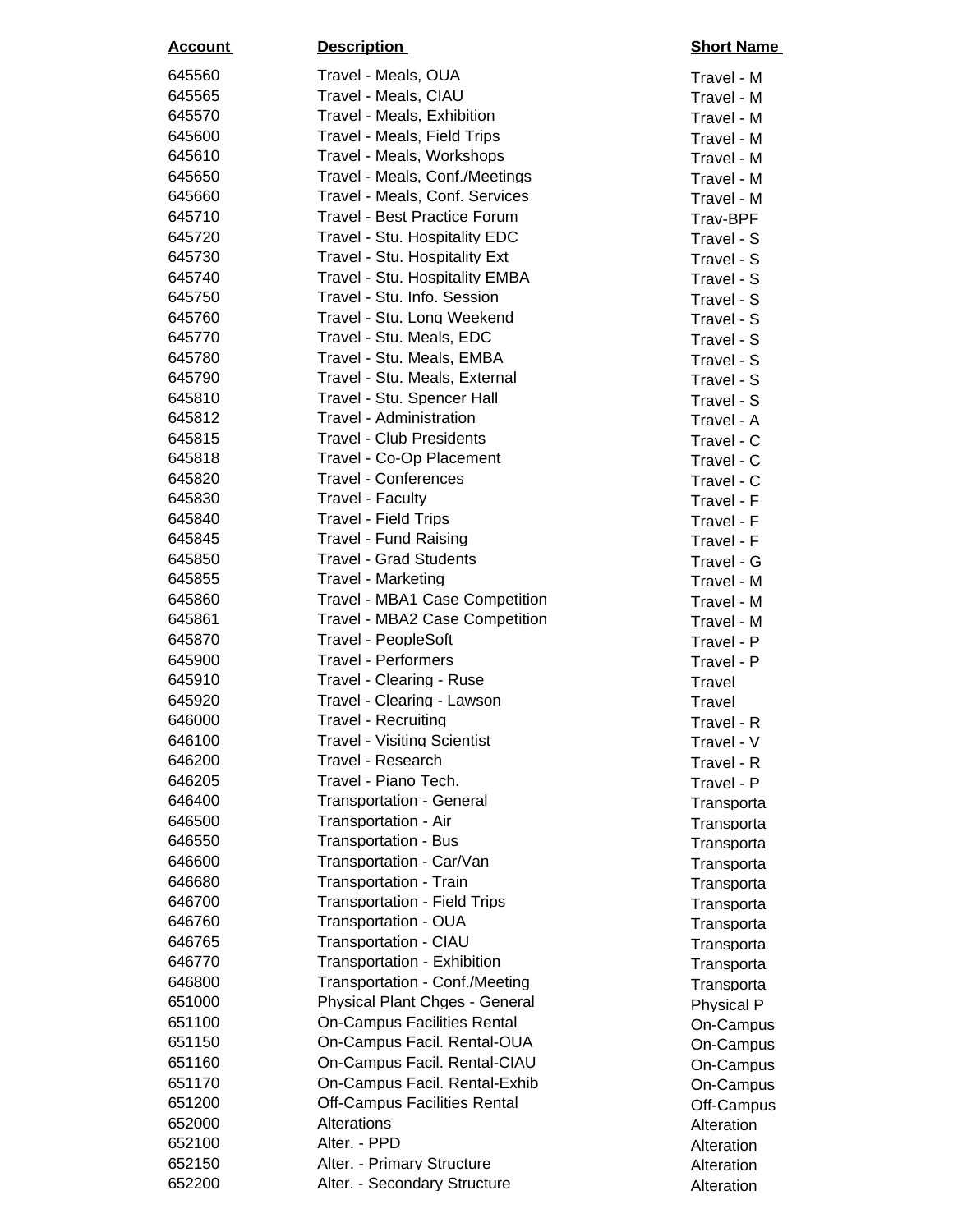| <u>Account</u>   | <b>Description</b>                                       | <b>Short Nan</b>       |
|------------------|----------------------------------------------------------|------------------------|
| 652250           | Alter. - Mechanical                                      | Alteration             |
| 652300           | Alter. - Electrical                                      | Alteration             |
| 652305           | Alter. - Classrooms                                      | Alter. - C             |
| 652310           | Alter. - Conference Rooms                                | Alter. - C             |
| 652315           | Alter. - Offices                                         | Alter. - O             |
| 652320           | Alter. - NCMRD                                           | Alter. - N             |
| 652325           | Alter. - Washrooms                                       | Alter. - W             |
| 652360           | Electrical                                               | Electrical             |
| 652370           | Elevators                                                | Elevators              |
| 652400           | Garbage Removal                                          | Garbage R              |
| 652430           | Landscaping                                              | Landscapi              |
| 652450           | Lawn Care                                                | Lawn Care              |
| 652500           | Occupancy Charge                                         | Occupanc               |
| 652501           | Occupancy Charge - Factory                               | Occupancy              |
| 652525           | Plumbing                                                 | Plumbing               |
| 652550           | PPD - Caretakers                                         | PPD - Car              |
| 652600           | PPD - Groundspeople                                      | PPD - Gro              |
| 652650           | PPD - Labour                                             | PPD - Lab              |
| 652700           | PPD - Security                                           | PPD - Sec              |
| 652750           | PPD - Stationary Engineers                               | PPD - Stat             |
| 652800           | PPD - Trades                                             | PPD - Tra              |
| 652850           | <b>Recycling Costs</b>                                   | Recycling              |
| 652870           | Signage                                                  | Signage                |
| 652950           | Snow Removal                                             | Snow Rem               |
| 653500           | <b>Utilities</b>                                         | <b>Utilities</b>       |
| 653510           | Utilities - Cable TV                                     | <b>Utilities</b>       |
| 653530           | Utilities - Gas                                          | <b>Utilities</b>       |
| 653550           | Utilities - Fuel                                         | <b>Utilities</b>       |
| 653560           | Utilities - Hydro                                        | <b>Utilities</b>       |
| 653563<br>653565 | Utilities - Hydro -Main<br>Utilities - Hydro - Secondary | <b>Utilities</b>       |
| 653570           |                                                          | <b>Utilities</b>       |
| 653580           | Utilities - Oil<br><b>Utilities - Sanitary Sewer</b>     | <b>Utilities</b>       |
| 653590           | Utilities - Water                                        | <b>Utilities</b>       |
| 655000           | Taxes - General                                          | <b>Utilities</b>       |
| 655110           | Taxes - GST                                              | Taxes - G<br>Taxes - G |
| 655115           | Taxes - GST Part Receivable                              | Taxes - G              |
| 655120           | Taxes - PST                                              | Taxes - PS             |
| 655130           | <b>Taxes - Land Transfer</b>                             | Taxes - La             |
| 655150           | Taxes - Property                                         | Taxes - Pr             |
| 660010           | Admin. & Non-Medical Info                                | Admin. & N             |
| 660020           | Admin. Non-Billed Services                               | Admin. No              |
| 660030           | <b>Chart Review &amp; Copying</b>                        | <b>Chart Revi</b>      |
| 660040           | Counselling - Health Educ.                               | Counsellin             |
| 660050           | <b>Counselling - Nurses</b>                              | Counsellin             |
| 660060           | <b>Emergency Response Team</b>                           | <b>Emergenc</b>        |
| 660070           | Health Educ. Material                                    | Health Edu             |
| 660080           | <b>Health Educ. Presentation</b>                         | Health Edu             |
| 660090           | <b>Health Teaching</b>                                   | <b>Health Tea</b>      |
| 660100           | Media                                                    | Media                  |
| 660110           | <b>Medical Information</b>                               | Medical In             |
| 660120           | NIS Data Collection                                      | NIS Data 0             |
| 660130           | Non-Billed Medical-MDS                                   | Non-Billed             |
| 660140           | Non-Billed Medical-Nurses                                | Non-Billed             |
| 660150           | Notes/Certificates M.D.                                  | Notes/Cert             |
| 660160           | Notes/Certificates R.N.                                  | Notes/Cert             |

**Alteration Alteration** Alter. - C Alter. - N Alter. - W **Elevators** Garbage Re Landscapin Lawn Care Occupancy Occupancy Plumbing PPD - Care PPD - Grou PPD - Labo PPD - Secu PPD - Stat PPD - Trad Recycling Snow Remov Taxes - Ge Taxes - GS Taxes - GS Taxes - PS Taxes - La Taxes - Pr Admin. & N Admin. Non-Chart Revi Counsellin **Emergency** Health Edu Health Edu Health Tea Medical In NIS Data C Non-Billed Notes/Cert Notes/Cert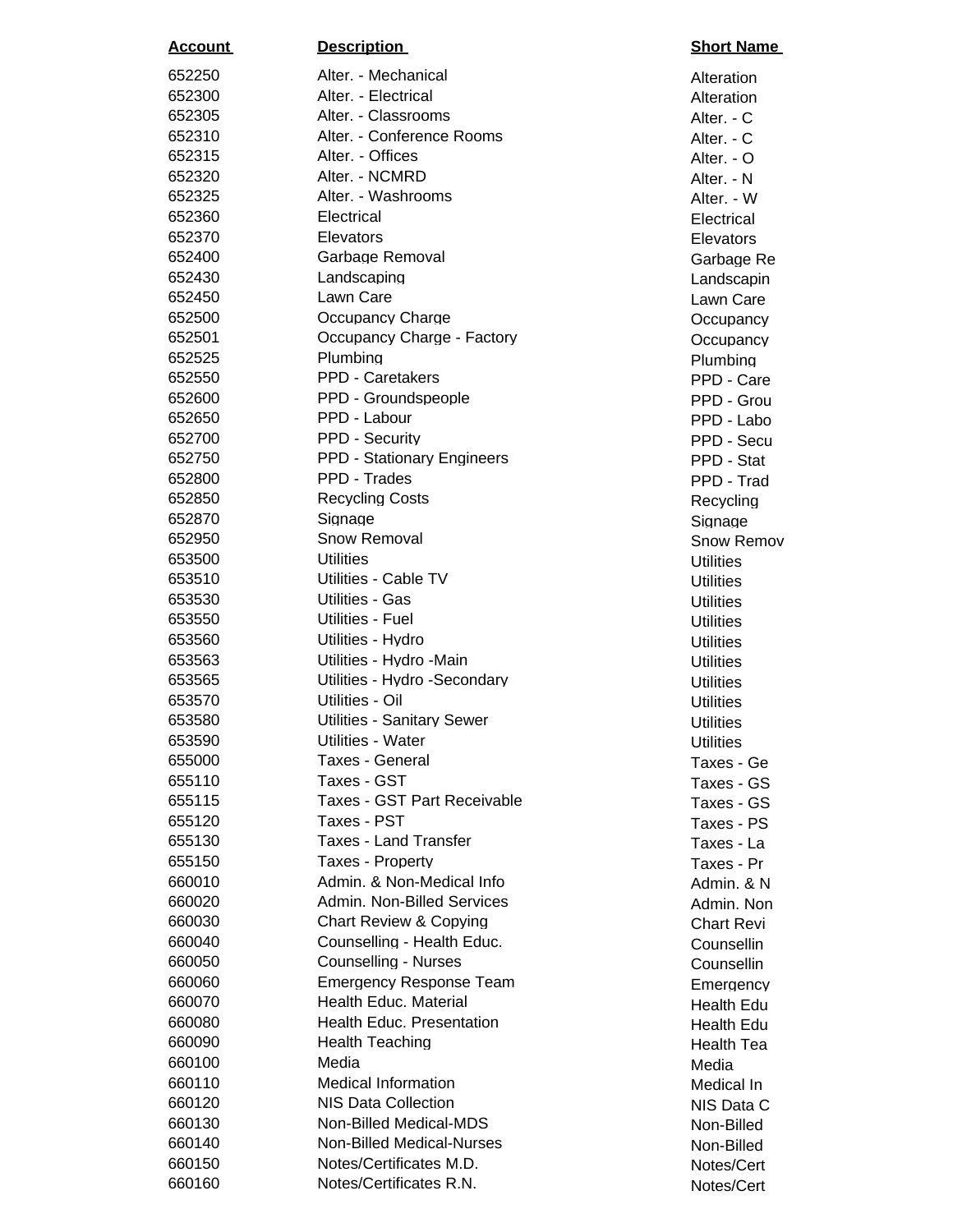| <u>Account</u>   | <b>Description</b>                   | <b>Short Nan</b>       |
|------------------|--------------------------------------|------------------------|
| 660170           | <b>Other Uninsured Services</b>      | <b>Other Unir</b>      |
| 660180           | Patient Advocacy                     | <b>Patient Ad</b>      |
| 660190           | <b>Phone Advice</b>                  | Phone Adv              |
| 660200           | <b>Phone Script</b>                  | <b>Phone Scr</b>       |
| 660210           | <b>Student Government</b>            | Student G              |
| 660220           | <b>Student Grps &amp; Committees</b> | Student G              |
| 660230           | U.W.O. Faculties/Depts./Admin.       | U.W.O. Fa              |
| 660500           | <b>Game Guarantees - Paid</b>        | Game Gua               |
| 660600           | Virus Cleanup                        | Virus Clea             |
| 660700           | <b>Annuity Repayment</b>             | <b>Annuity Re</b>      |
| 660800           | Bad Debt Expense - General           | Bad Debt I             |
| 660850           | Bad Debt Expense - NSF Items         | Bad Debt I             |
| 660900           | Bad Debt Expense - Collect. Fe       | Bad Debt I             |
| 661000           | <b>Bank Charges</b>                  | <b>Bank Char</b>       |
| 661010           | Bank Chges - Royal Bank              | <b>Bank Chge</b>       |
| 661020           | Bank Chges - BOM - Current           | <b>Bank Chge</b>       |
| 661030           | <b>Bank Chges - Wires</b>            | <b>Bank Chge</b>       |
| 661050           | Bank Chges - NSF Items               | <b>Bank Chge</b>       |
| 661100           | Bank Chges - Mastercrd/Interac       | <b>Bank Chge</b>       |
| 661150           | Bank Chges - Visa                    | <b>Bank Chge</b>       |
| 661200           | Bank Chges - Terminal Rental         | <b>Bank Chge</b>       |
| 661205           | Bank Chges - Piano Tech.             | <b>Bank Chge</b>       |
| 661250           | Cash Over/Short                      | Cash Over              |
| 662100           | Copyright/Patents/Royalties          | Copyright/             |
| 662150           | <b>Branded Concept Royalties</b>     | <b>Branded C</b>       |
| 662200           | Donation /Sponsorship Expenses       | Don/Spon               |
| 662225           | <b>Fundraising Expenses</b>          | Fundraisin             |
| 662250<br>663100 | <b>Prizes</b><br>Fees                | Prizes                 |
| 663200           | <b>Administration Fees</b>           | Fees                   |
| 663210           | Admin. Fees - CRC Corporate (F       | Administra             |
| 663250           | Admin. Fees - FW Current             | Admin. Fe<br>Admin. Fe |
| 663300           | <b>Fund Raising Fees</b>             | Fees                   |
| 663350           | <b>Fund Raising Cost Tfr</b>         | <b>Fund Rais</b>       |
| 663600           | <b>Exhibition Fees</b>               | Exhibition             |
| 663610           | <b>Entry Fees - Exhibition</b>       | <b>Entry Fees</b>      |
| 663620           | <b>Franchise Fees</b>                | Franchise              |
| 663650           | <b>Resident Council Fees</b>         | <b>Resident C</b>      |
| 663660           | Shared Expenses - OUA                | <b>Shared Ex</b>       |
| 663665           | Shared Expenses - CIAU               | Shared Ex              |
| 663700           | Other Expenses - Research            | Other Exp              |
| 664000           | Overhead                             | Overhead               |
| 664110           | Overhead - Corporate                 | Overhead               |
| 664130           | Overhead - Faculty                   | Overhead               |
| 664170           | Overhead - Research                  | Overhead               |
| 664495           | Overhead - Research - CRC            | Overhead               |
| 664500           | Payment to External Agencies         | Payment t              |
| 664600           | <b>Sales Commissions</b>             | Sales Con              |
| 664700           | Subsidy                              | Subsidy                |
| 665495           | Canada Research Chair Expense        | Canada Ro              |
| 670000           | Recoveries                           | Recoverie              |
| 670010           | Recovery - Printing                  | Recovery               |
| 670020           | Recovery - Coffee                    | Recovery               |
| 670023           | Recovery - Common Costs              | Recovery               |
| 670025           | <b>Recovery - Contracts</b>          | Recovery               |
| 670030           | Recovery - Telephone                 | Recovery               |

## **Short Name**

**Other Unin** Phone Advi Phone Scri Student Go Student Gr U.W.O. Fac Game Guara Virus Clea Annuity Re Bad Debt E Bad Debt E Bad Debt E Bank Charg Bank Chges Bank Chges **Bank Chges** Bank Chges Bank Chges Bank Chges Bank Chges Bank Chges Cash Over Copyright/ Branded Co Don/Spon E **Fundraisin Administra** Admin. Fee Admin. Fee **Fund Raisi Exhibition Entry Fees Franchise** Resident C Shared Exp Shared Exp Other Expe Overhead -Overhead -Overhead -Overhead -Payment to Sales Comm Canada Res **Recoveries** Recovery Recovery